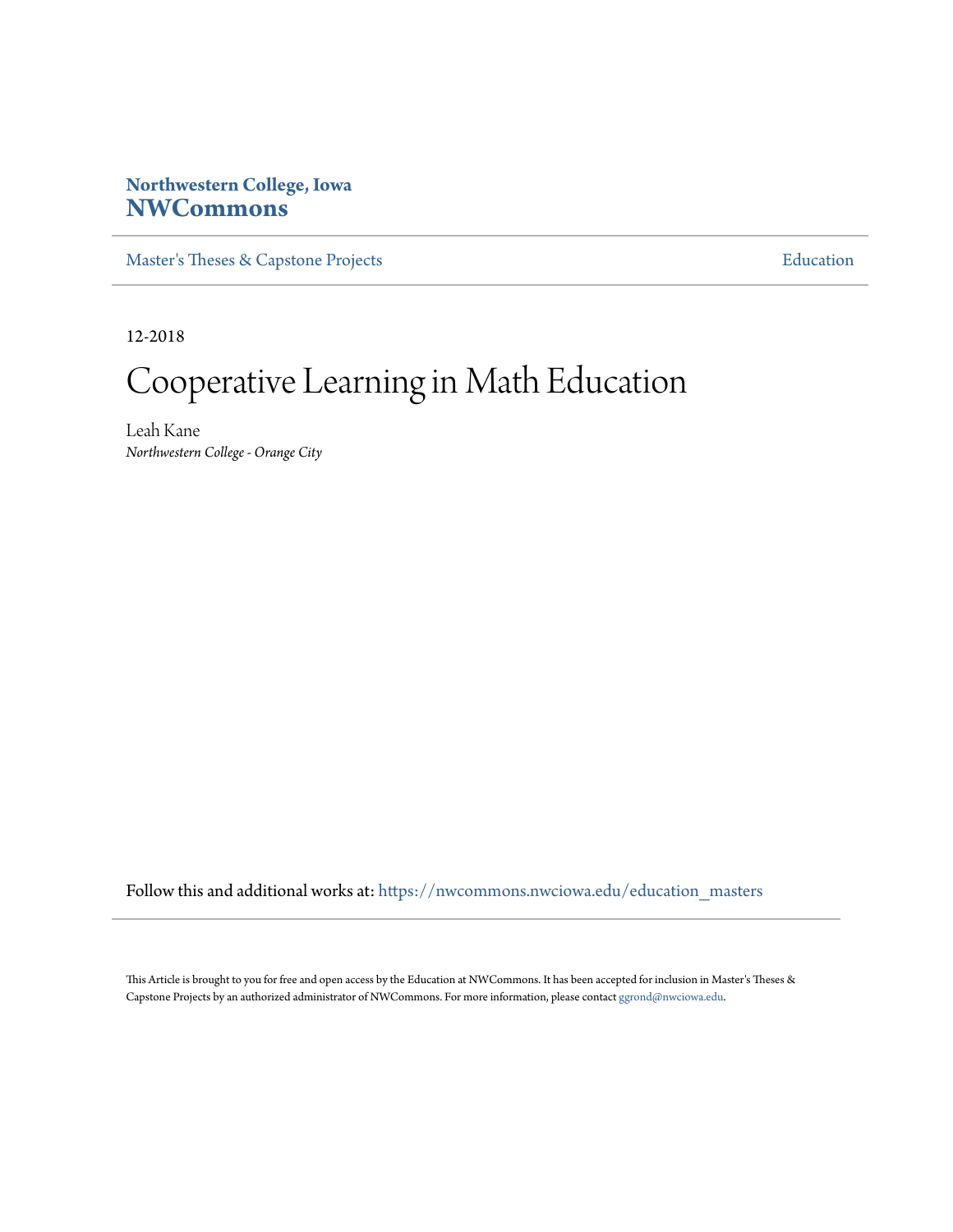Cooperative Learning in Math Education

Leah Kane

Northwestern College

An Action Research Project Presented in Partial Fulfillment of the Requirements For the Degree of Master of Education December 2018

Dr. Sara Waring Tiedeman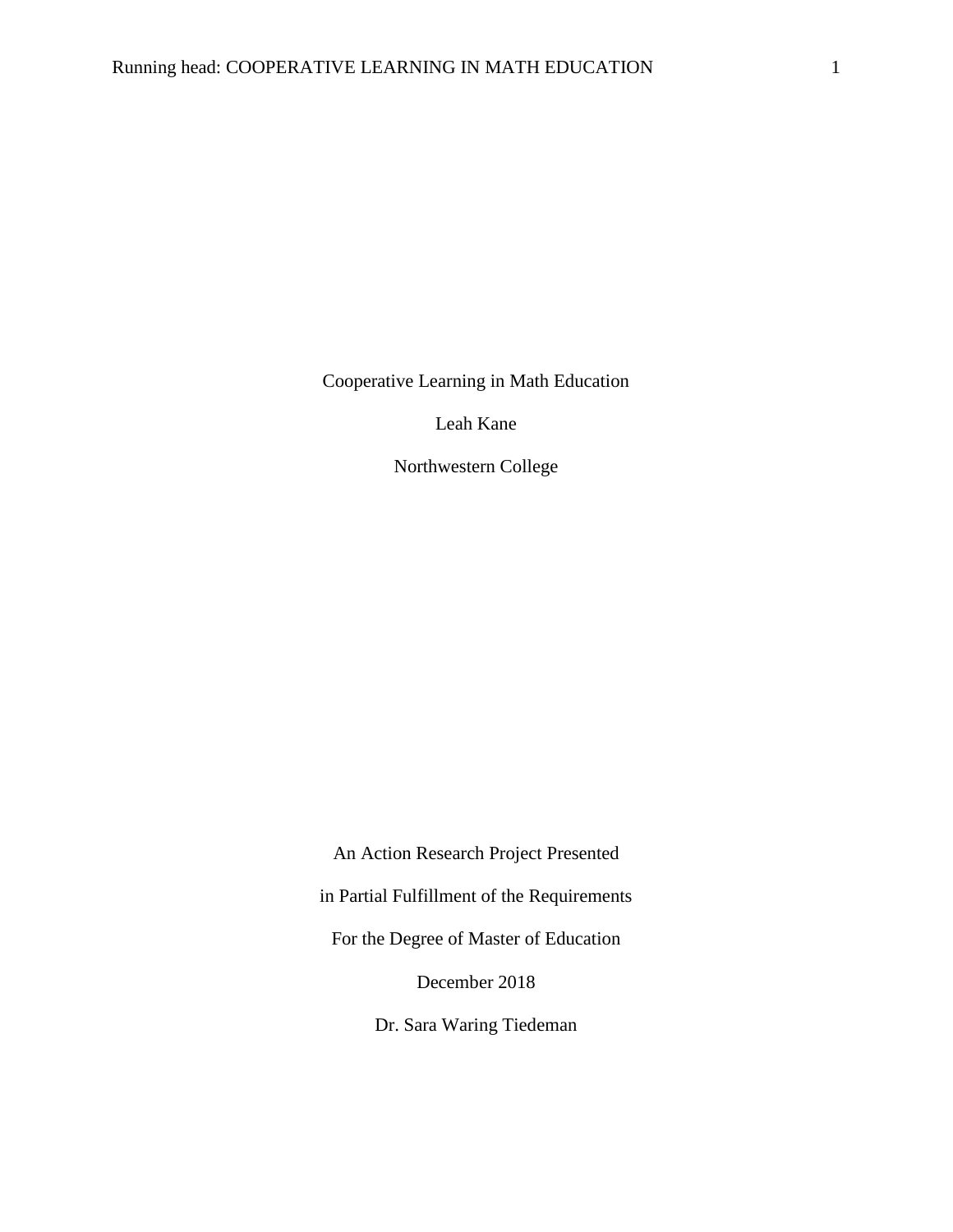## **Table of Contents**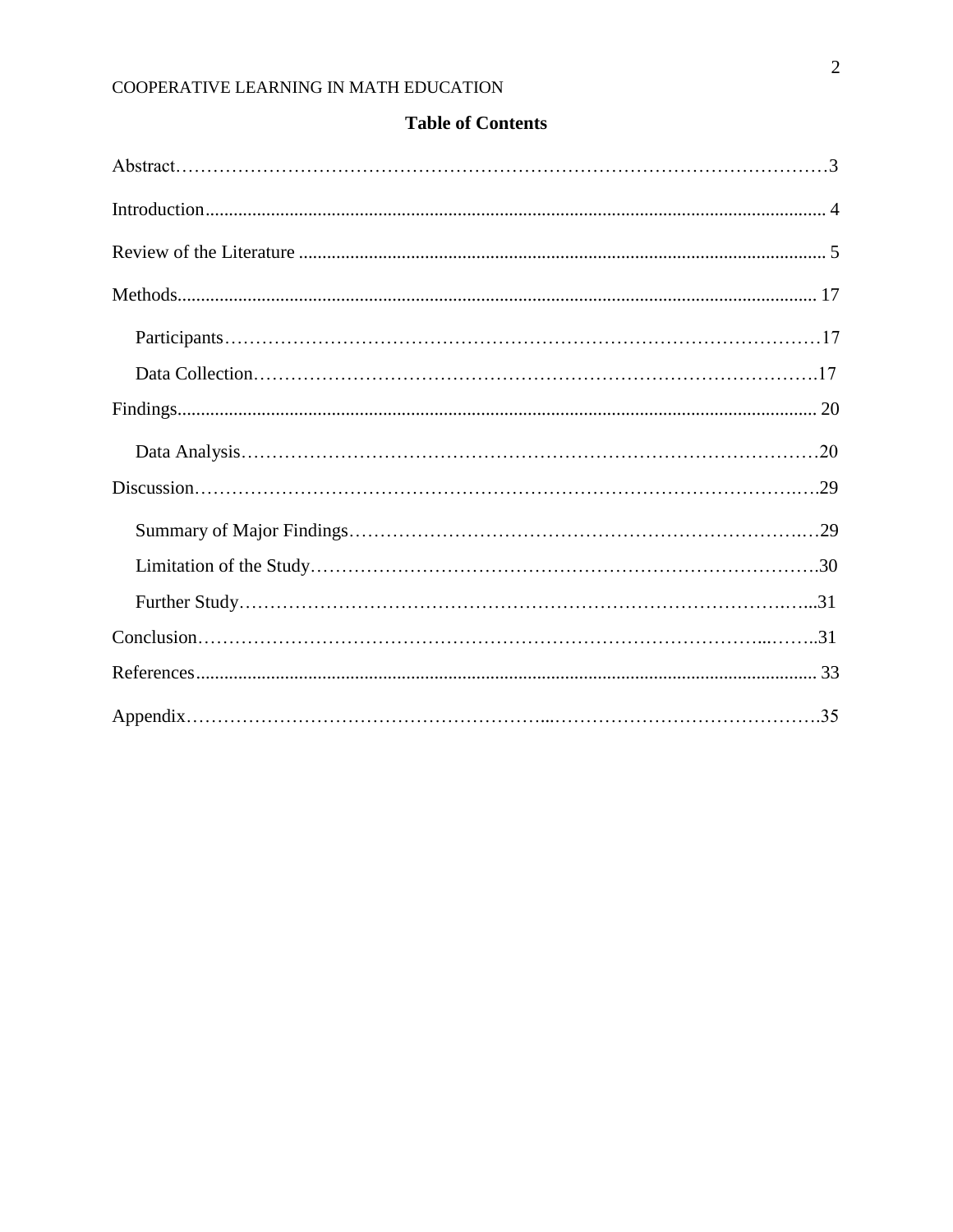#### **Abstract**

The purpose of this action research project was to determine whether cooperative learning benefits students in the content area of math. Data was collected for this project over a two-week period of time. Qualitative data in the form of observation was taken while students worked in their cooperative learning groups. Quantitative data was incorporated by looking at the progress of students towards their math-learning goal. The math-learning goal being assessed throughout the following research is on subitizing. More specifically, students will be able to subitize the number of dots seen on a ten frame after having looked at the ten frame for two, three second, periods of time.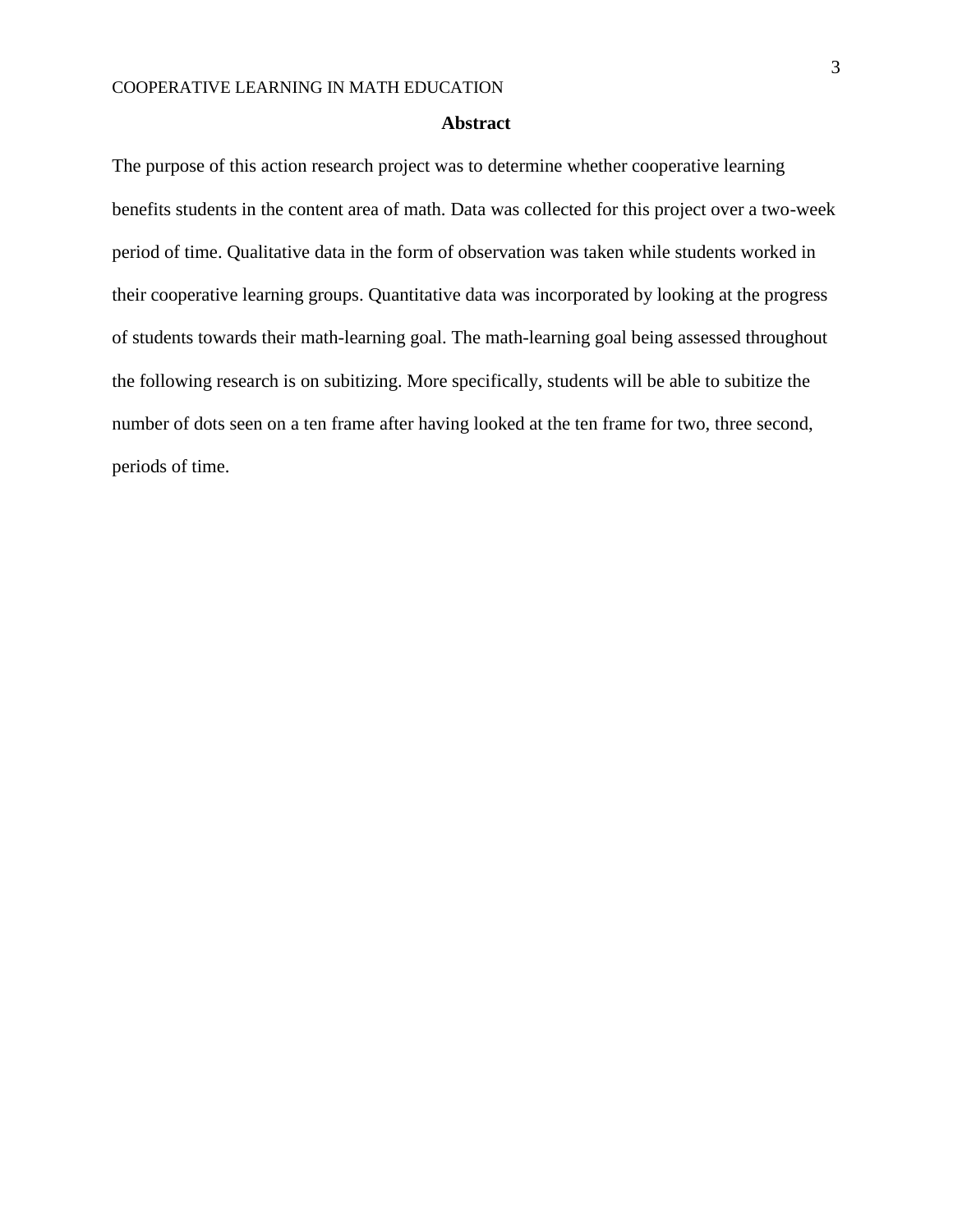Cooperative Learning in Math Education

Johnson & Johnson (1999) state the following:

Two are better than one, because they have a good reward for toil. For if they fall, one will lift up his fellow; but woe to him who is alone when he falls and has not another to lift him up…And though a man might prevail against one who is alone, two will withstand him. A threefold cord is not quickly broken. (Ecclesiastics 4:9- 12) (p. 68)

Cooperative learning is a teaching strategy where students are given the opportunity to work in groups instead of on their own to better their understanding of content being learned. Cooperative learning continues to become increasingly popular throughout schools across the United States. In fact, cooperative learning is becoming so popular that a majority of classrooms are now being designed with the strategy in mind. Classrooms are becoming more and more student-centered and group work oriented each year, which goes hand in hand with the cooperative learning strategy.

Several strategies may be used within the teaching strategy of cooperative learning. Different cooperative learning strategies can be seen on a daily basis in classrooms across America. Teachers have multiple options when incorporating cooperative learning into their classrooms. This allows teachers to choose what strategies work best for their class. Different strategies may work differently with different students and classes. Though there are many different strategies within cooperative learning, teachers must know what is and what is not considered cooperating learning.

Cooperative learning may look different depending on the age group, but it can be done with students of any age. In fact, cooperative learning strategies can easily be adapted depending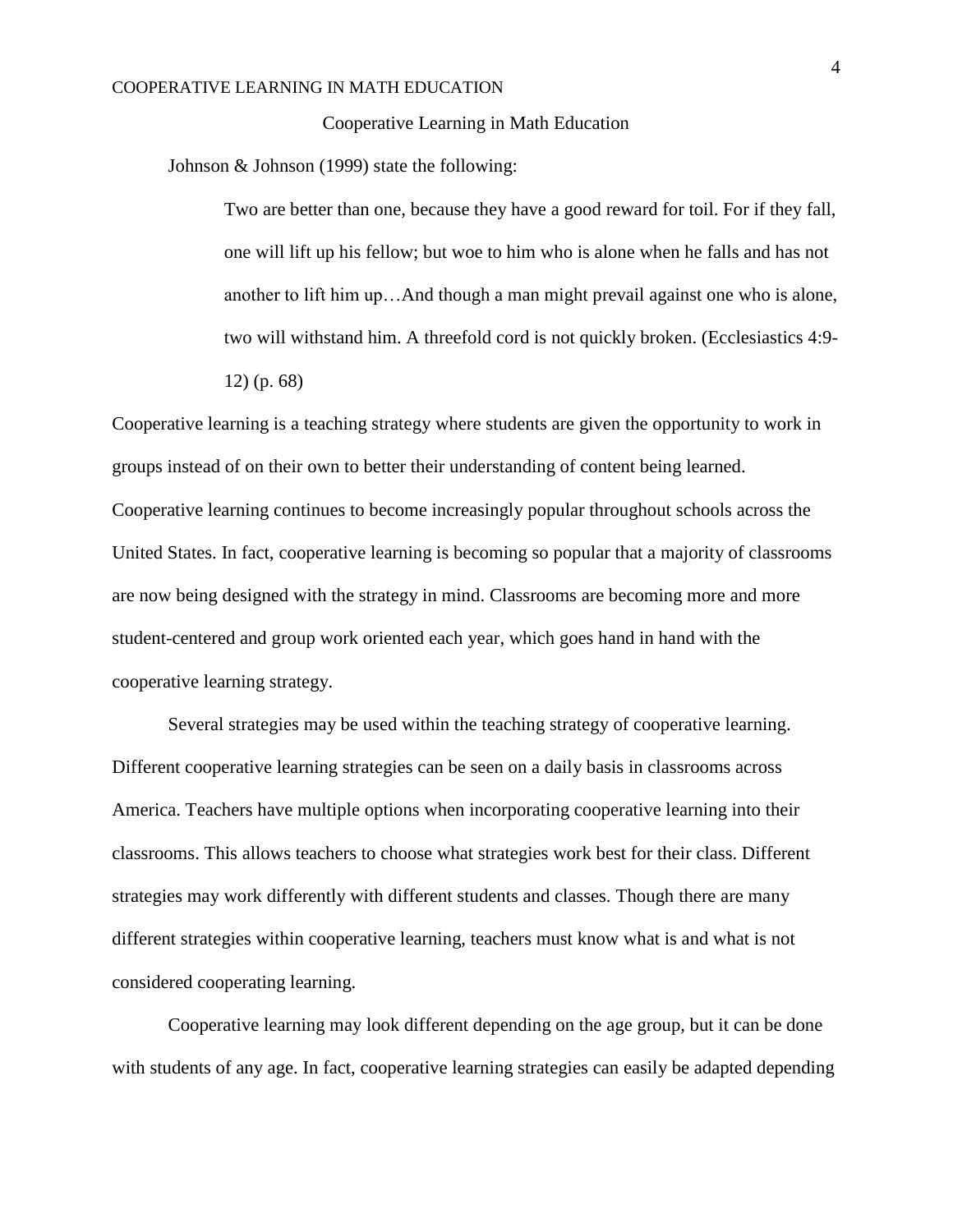on the grade level. In this action research paper, you will see whether cooperative learning opportunities in a Kindergarten classroom benefit the students in the content area of math as they learn to subitize. Different cooperative learning strategies will be used over several weeks. Data will be collected through various observations and assessments throughout their learning. This paper will not only show examples of cooperative learning and determine whether it contributes to student achievement, it will also show how cooperative learning can be used with all ages, even students as young as Kindergarten.

#### **Review of the Literature**

#### <span id="page-5-0"></span>**What is Cooperative Learning?**

According to the Cooperative Learning Institute, cooperative learning is an instructional use of small groups so that students work together to maximize their own and each other's learning (Johnson & Johnson, n.d.). Therefore, cooperative learning does not simply mean group work. There is more to cooperative learning than group work alone. This can be a misunderstanding when looking at cooperative learning and student achievement. Educators must understand what cooperative learning is and how to implement cooperative learning effectively in order truly see the impact that the strategy has on students.

There is a lot of research behind the success of cooperative learning, however one must take into consideration what is and what is not considered cooperative learning. To use cooperative learning effectively, one must know what is and is not a cooperative group (Johnson, Johnson, & Holubec, 1998b). Johnson and Johnson (1999) discuss what is and what is not cooperative learning, the types of cooperative learning, as well as the five basic elements that make cooperation work. Johnson and Johnson (1999) state not all groups are cooperative. There is nothing magical about working in a group. Some kinds of learning groups facilitate learning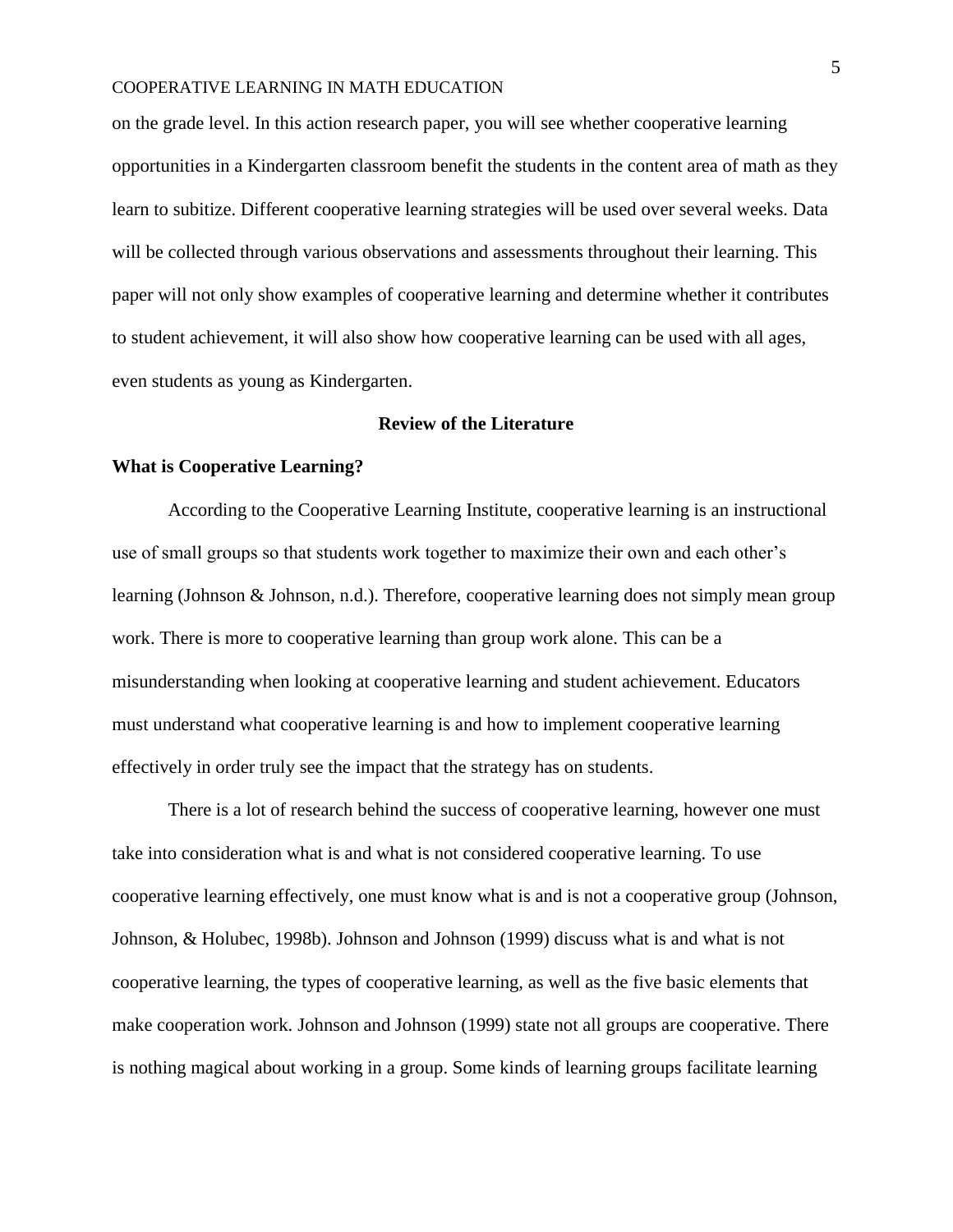and increase the quality of life in the classroom. Other types of learning groups hinder students learning and create disharmony a dissatisfaction. Therefore, when implementing cooperative learning it is important to have an understanding of what it is. There are three types of cooperative learning: formal, informal and cooperative base groups. Formal cooperative learning consists of students working together, for one class period or several weeks, to achieve shared learning goals and complete specific tasks and assignments (e.g., problem solving, writing a report, conducting a survey or experiment, learning vocabulary, or answering questions at the end of the chapter) (Johnson, Johnson, & Holubec, 1998b). Informal cooperative learning consists of having students work together to achieve a joint learning goal in temporary, ad-hoc groups that last from a few minutes to one class period (Johnson, Johnson, & Holubec, 1998a; Johnson, Johnson, & Smith, 1998). Cooperative base groups are long-term, heterogeneous cooperative learning groups of 3-4 members with stable membership (Johnson et al., 1998a; Johnson et al., 1998). In these groups, students are there to support one another towards their goals. In all three types of cooperative learning, students are working together towards a joint or shared learning goal. In the article, Johnson and Johnson (1999) state the following quote once said by John Atkinson, "achievement is a we thing, not a me thing, always the product of many hands and heads" (p. 72). In order to ensure success and achievement through cooperative learning educators must recognize the basic elements of cooperation. These elements are positive interdependence, individual accountability, face-to-face promotive interaction, social skills, and group processing.

Cooperative learning methods have been offered as an alternative to ability grouping, special programs for the gifted, Chapter I pull-outs, and special education. They have been suggested as a means of introducing higher-level skills into the curriculum, of ensuring students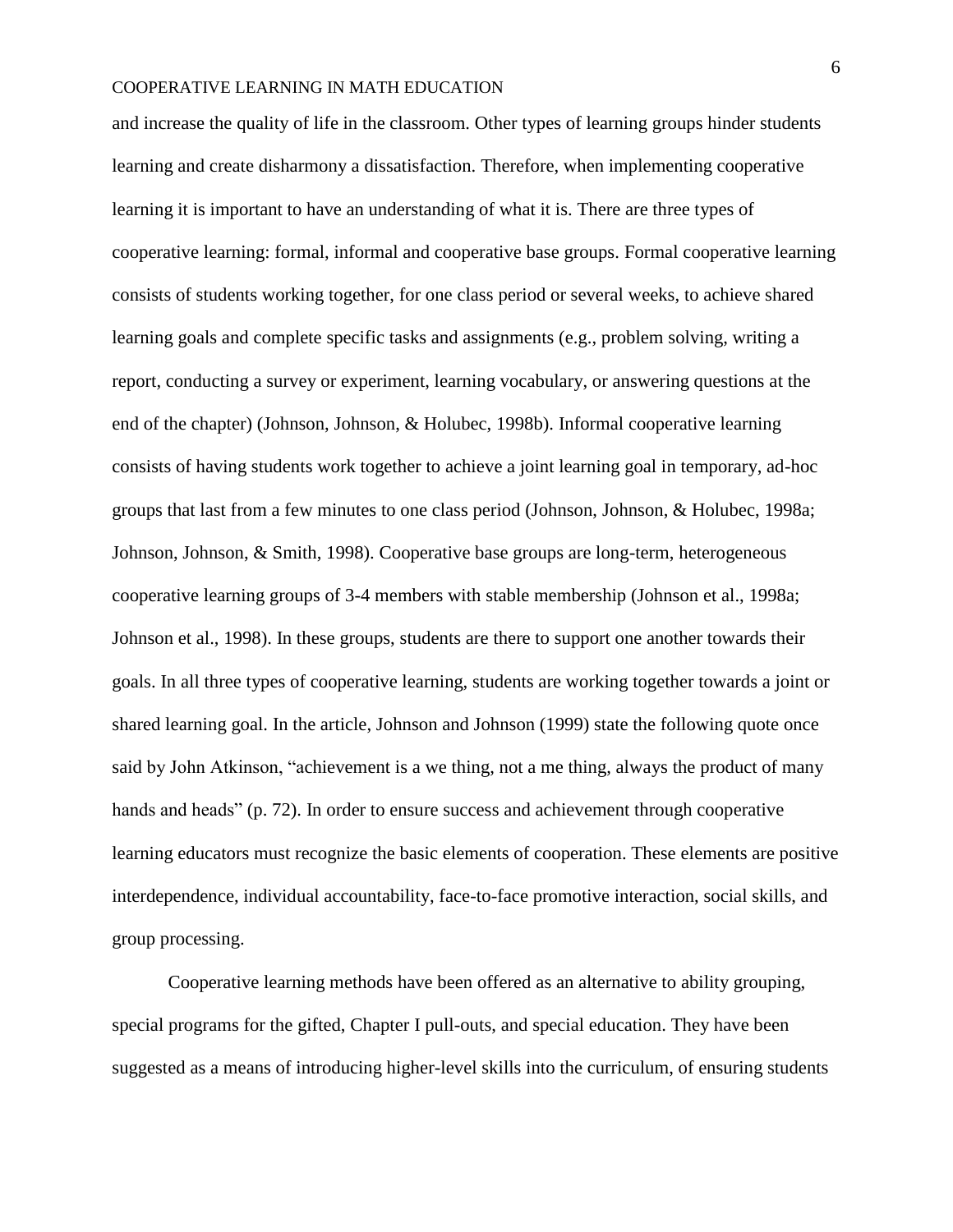an adequate level of basic skills, of mainstreaming academically handicapped students, and giving students the collaborative skills necessary in an increasingly interdependent society. Further, cooperative learning methods have been proposed as a major component of bilingual and ESL programs and as a way to improve relationships among students of different racial or ethnic backgrounds (Slavin, 1988). Although there are many benefits of cooperative learning, as listed above, Slavin (1988) goes on to discuss how in order for cooperative learning to be successful and benefit students, it must be done right. Slavin (1988) states that he is becoming increasingly concerned about a widespread belief that *all* forms of cooperative learning are instructionally effective. However, this is not true. There is more to cooperative learning strategies in order to assure effectiveness than one may think. According to Slavin (1988) cooperative learning must include a group goal and individual accountability. Simply just putting students into groups and having them work together will not always lead to achievement.

#### **Advantages of Cooperative Learning**

There are many advantages that come along with cooperative learning. One of these advantages is student engagement. When cooperative learning is implemented effectively, students are more engaged in their learning. The brain loves it when we collaborate (Gregory 2016). We have the innate need for social interaction. The release of dopamine is increased by cooperative tasks. Dopamine, a neurotransmitter that is responsible for attention, memory storage, and comprehension as well as executive functioning, is released increasingly in brain areas connected with memory and learning when we have positive experiences such as in supportive groups (Gregory, 2016).

#### **Social Skills**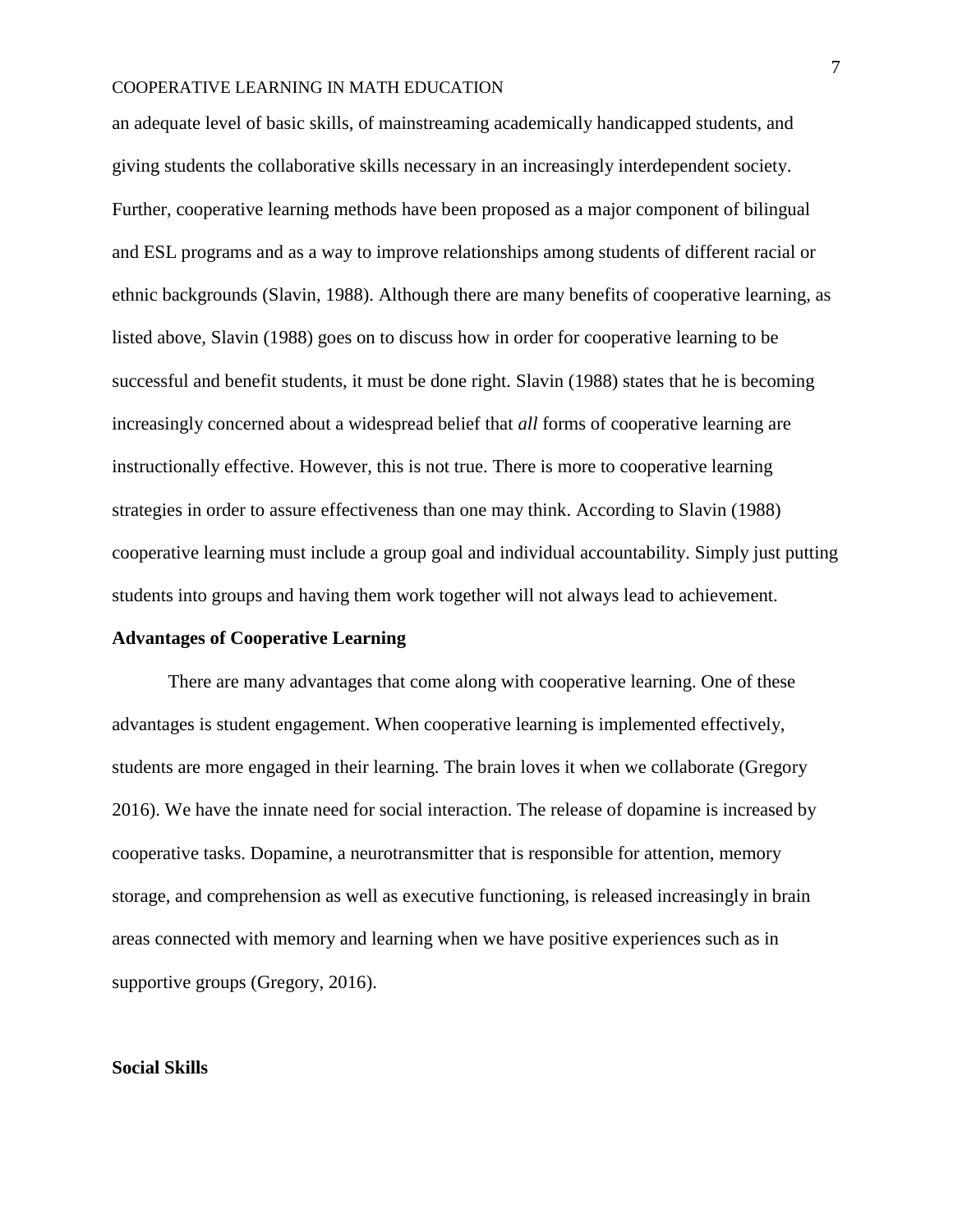Another major benefit of cooperative learning is the development of social skills. This is becoming increasingly important with each generation. Generation Z, also known as Gen Next or Gen I, includes people born between the early 1990s and the early 2000s (Posnick-Goodwin, 2010). Some consider members of Generation Z to be smarter, more self-directed, and more able to quickly process information than before quickly process information than previous generations; but there is one thing they may not be-team players. In addition, that just might be the best reason to pay attention to new research about cooperative learning (Igel & Urquhart, 2012). This will more than likely continue with future generations. Igel and Urquhart (2012) go on to so say that even though Generation Zers are notoriously social, they prefer texting to talking. Furthermore, although neuroscience suggests that cooperative learning is "good for the brain" (Willis, 2007, p. 1), not all young people know how to learn in cooperative groups, and not all teachers know how to apply best practices when creating cooperative learning activities. Cooperative learning is a way for teachers to help students develop the teamwork and social skills needed for society; however, teachers need to understand how to implement the strategy effectively. Igel (2012) goes on to discuss the benefits of social learning, such as cooperative learning, for young students and how cooperative learning works. Current research suggests that social learning experiences-often called group or cooperative learning in the classroom-can have positive effects on young people. Social and constructivist learning theories assert that humans acquire and extend knowledge through interaction with one another. Probing one another's beliefs and ideas, explaining one's own beliefs and ideas, and challenging weak theses allow learners to grapple with high-level material (Bandura, 1986; Vygotsky, 1978). Psychology speaks to the emotional benefits of social learning, particularly for those students who would otherwise struggle in isolation. For many people, learning with others attaches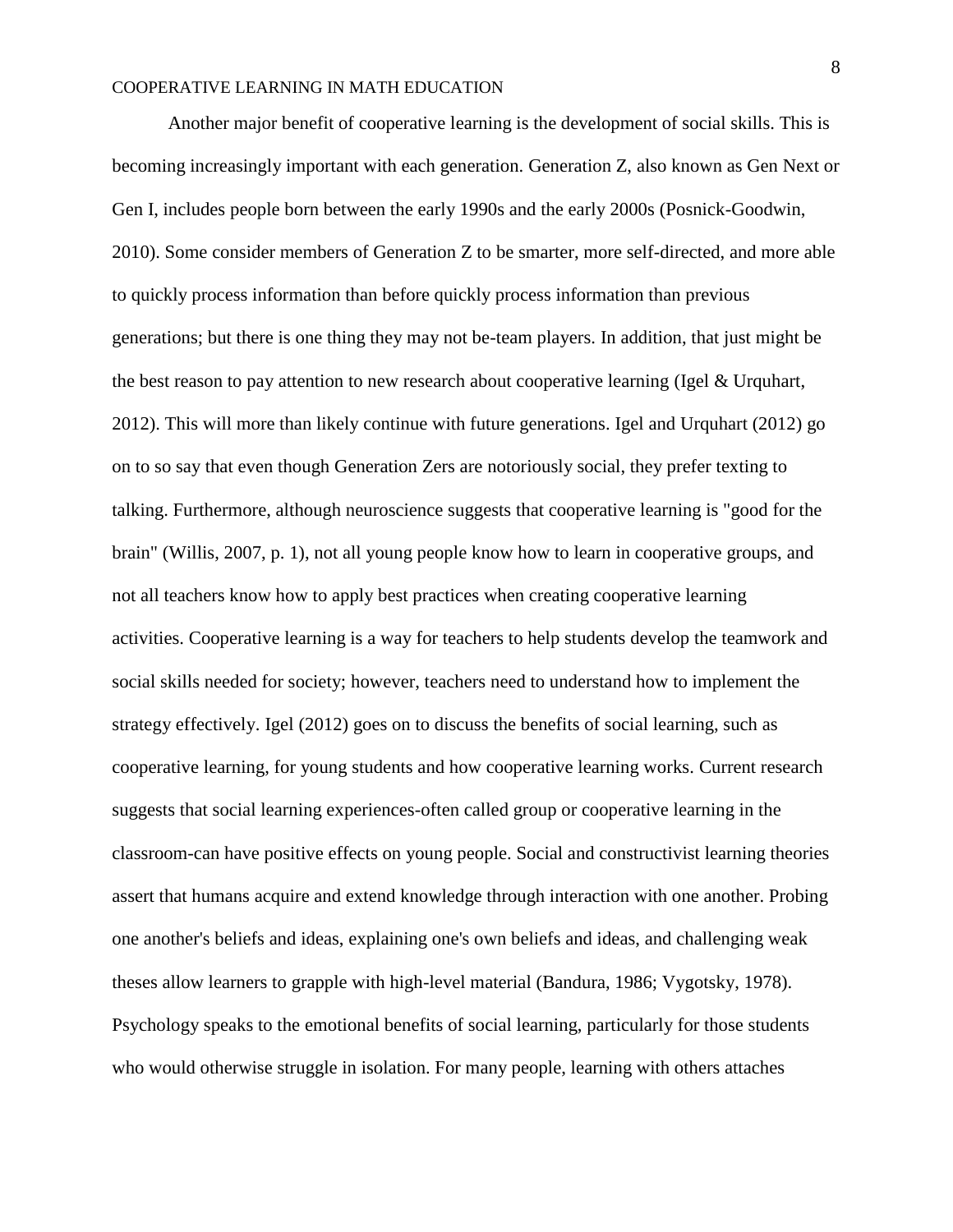positive emotions to what may otherwise be a negative and isolating experience (Hinde,

1976). Cooperative learning will continue to benefit the generations to come; therefore, teachers will need to be educated on the implementation of cooperative learning.

A mix of special education students and general education students usually yields the best results in terms of active learning (Mastropieri & Scruggs, 2001). Cooperative learning not only allows for student engagement and the development of social skills, it also supports the inclusive classroom. It is our goal as educators to have all students in the general education classroom as much as possible. We want all students to receive the same education and have the same interactions with their peers. However, it can be a struggle to assure we are meeting the needs of all of our learners in the general education setting. Cooperative learning can help ensure we are meeting these needs. Teresa Jones and Donna Sterling (2011) discuss their experience with cooperative learning in a science classroom. They discuss how cooperative learning can be implemented in a science classroom to promote inclusion. They also introduce and explain some cooperative learning strategies that can be used in the classroom and how they can be adapted based on student abilities and needs.

When students are working together and experiencing achievement and success, they become more confident in their learning and their attitudes toward their learning starts to change which brings me to my next benefit of cooperative learning; efficacy. Self-efficacy is a crucial component of achievement. Self-efficacy is defined as the belief we have in our own abilities, specifically our ability to meet the challenges ahead of us and complete a task successfully (Akhtar, 2008). If you change your attitude regarding your ability, you are more likely to succeed and achieve. Therefore, self-efficacy is very important in order to succeed. Self-efficacy is something that many students struggle with, especially in the content area of math. Capar (2015)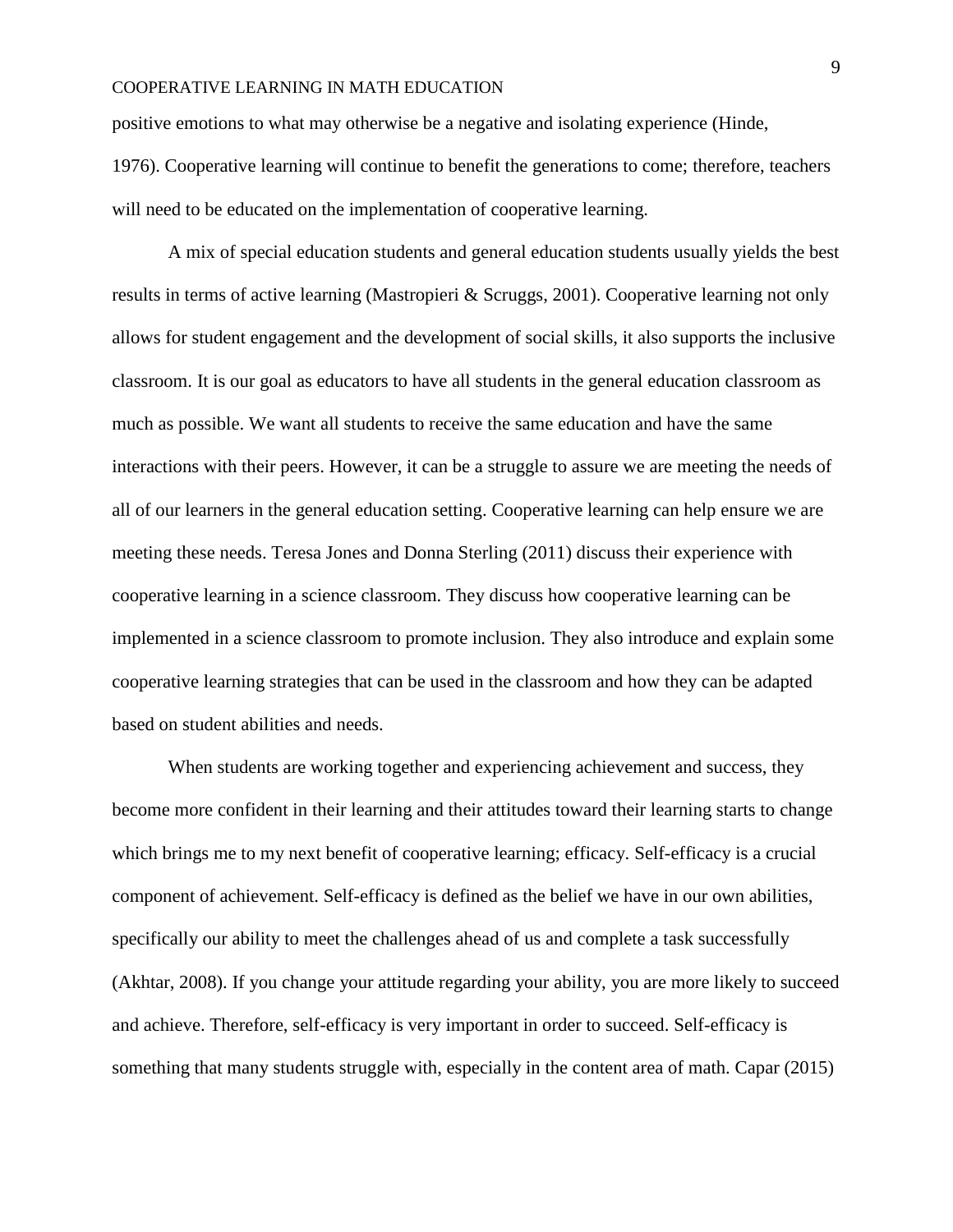found that based on results from his research the cooperative learning method was better than the traditional method in terms of an increasingly positive attitude towards mathematics. His research consisted of the analysis of 26 studies from 1988 to 2010.

## **Disadvantages of Cooperative Learning**

Even though there are many advantages associated with cooperative learning, some may argue that there are disadvantages as well. Many teachers approach group work with optimism and hope, yet soon the wheels fall off and they retreat to other methods. Unfortunately, it is one of the least understood or well-implemented strategies (Antil, Jenkins, Wayne, & Vadasy, 2009). There are several reasons why teachers end of giving up on the strategy. One of these disadvantages may be students engaging in off task work. Whenever students are working in groups, there is a chance that some students will be engaging in off task behavior. In the traditional classroom where teaching was done as a lecture from the front of the classroom, there were still children engaging in off task behavior. There is always a possibility of off task behavior. However, off task work is less common when students are working in cooperative learning groups. This is because students are held accountable for their own learning in cooperative learning groups. This is something that could differ from simply having students working in groups. If students know they will be held accountable, they are less likely to engage in off task behaviors.

Unequal contributions within groups may be another downside that some may see to cooperative learning. However, when cooperative learning is implemented effectively students all have equal contributions to work or discussions. The different cooperative learning strategies assure all students are contributing to work. They are designed to hold students accountable for their contributions. Therefore, when cooperative learning is implemented effectively, there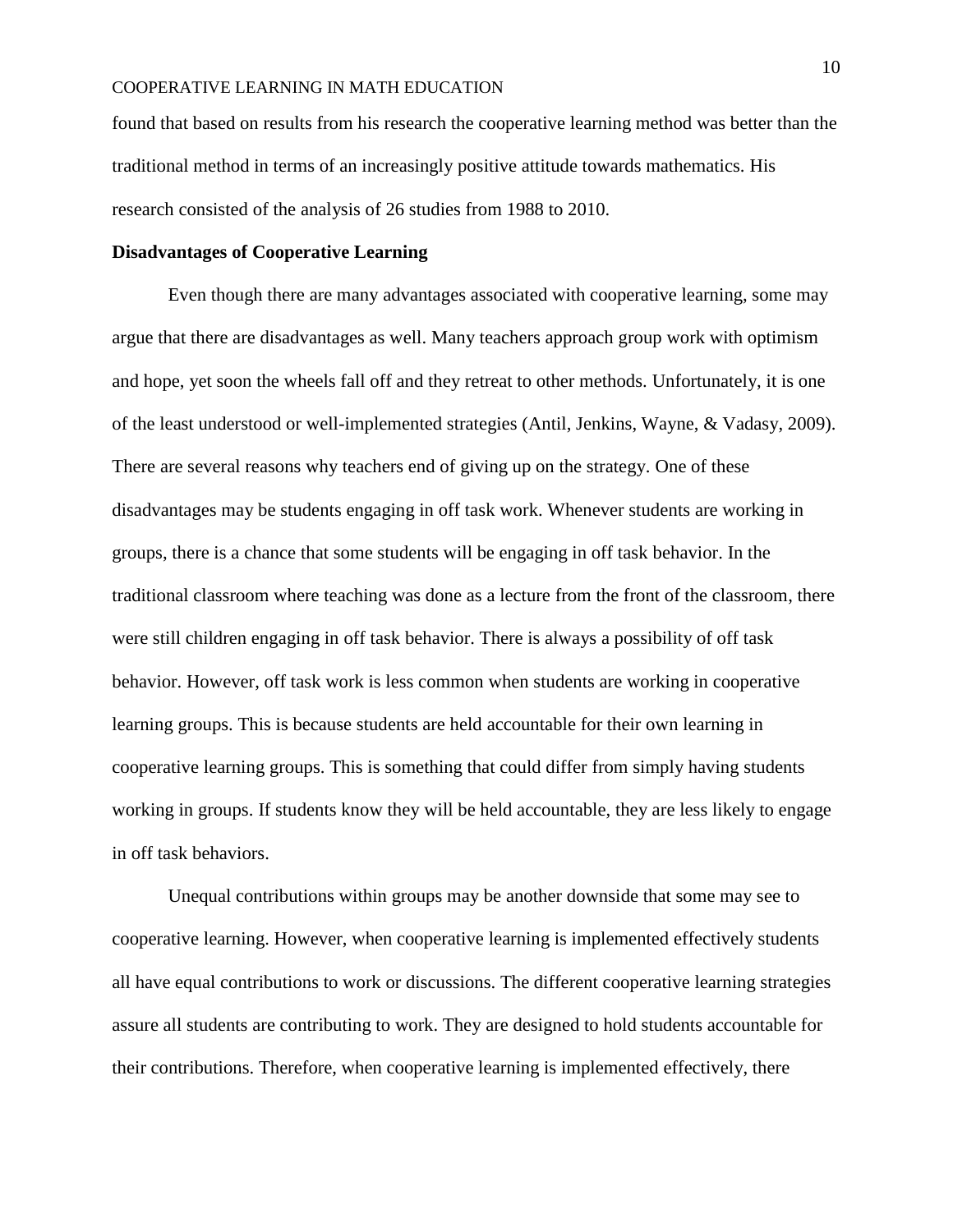should not be an issue with unequal contributions. Gregory (2016) goes on to discuss more reasons why teachers may be skeptical about implement cooperative learning strategies into their classroom, all of which following along the lines of students engaging in off task work or not all students putting in effort. Gregory (2016) states that, "In reality all these things can happen. But thoughtful planning and strategic orchestration can address many of these issues." In the end it comes down to how cooperative learning is set up and managed that determines its success.

#### **Implementing Cooperative Learning**

For teachers to use cooperative-learning strategies effectively, they must become sensitized to the many complexities of the technique. As we have come to understand, such learning cannot occur through only hearing or reading about cooperative learning. The subtleties that can make or break a cooperative-learning activity are best realized through self-experience (Artzt, 1999). Students in a mathematics teacher education course participated in a cooperative learning activity a few weeks into the course. The teacher waited three weeks into the course when she felt acquainted enough with the students to group them appropriately. Through the students' own experiences with participating in a cooperative learning experience, they were able to reflect on what went well and what did not go as well during their experience. This helped them implement the strategy of cooperative learning more successfully in their own classroom. By experiencing cooperative learning, reading about cooperative learning, and then reflecting on their experiences in an informed and thoughtful way, the students were able to recognize that cooperative learning, like most teaching techniques, is a complex strategy with no simple formulas for success (Artzt, 1999). Since cooperative learning is very complex strategy, students were able determine important components that the found made the strategy more successful during their own experience.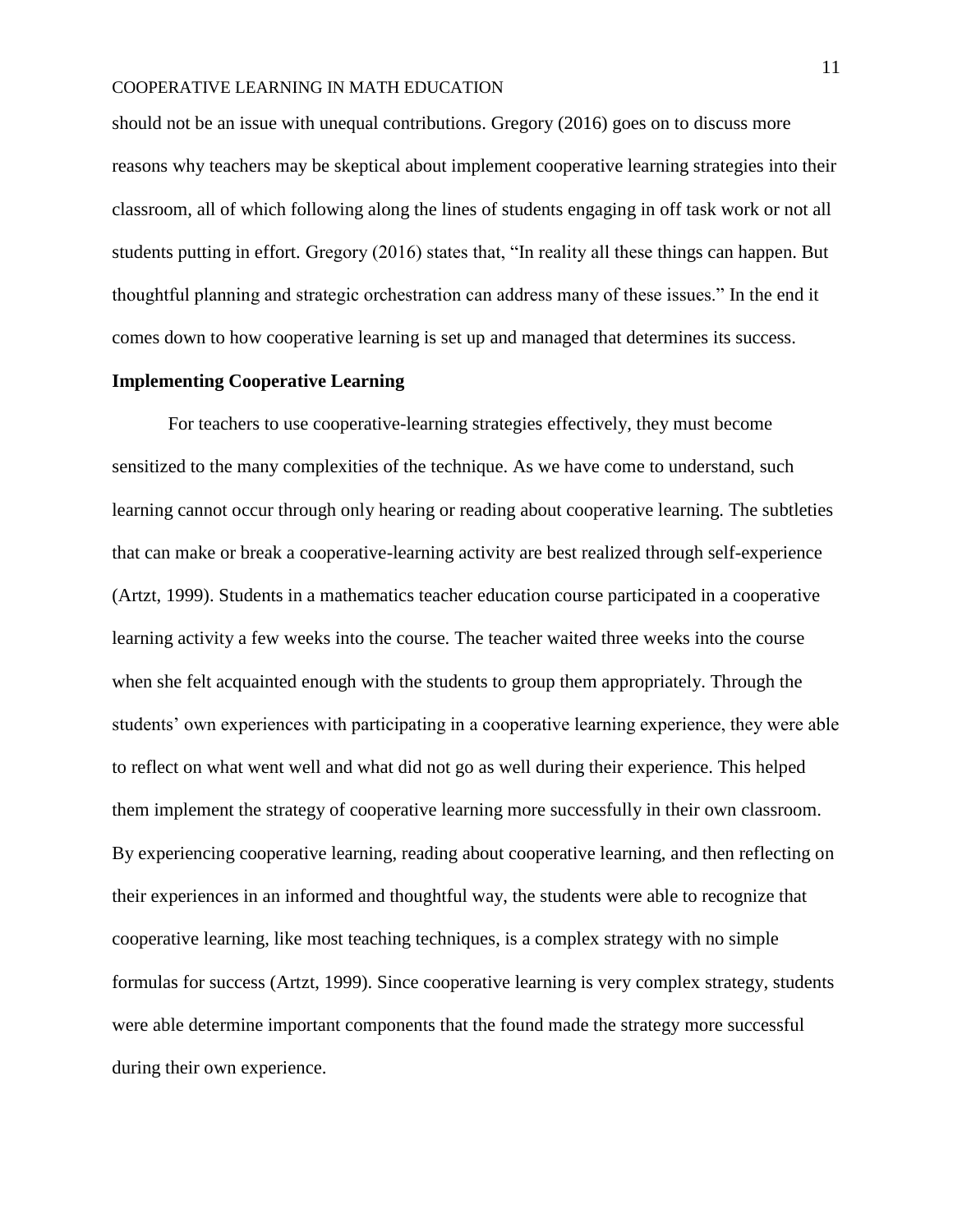Kagan (1994) noted four concepts that characterize the roles of student in cooperative learning activities: interdependence, individual accountability, equal participation, and simultaneous interaction (Emmer & Gerwels, 2002). In this article Emmer and Gerwels (2002) complete a study on the implementation of cooperative learning strategies. There has been extensive research on cooperative learning, and the research suggests that in order for cooperative learning to be successful, certain components, similar to the ones listed above, must be present. Although the research points to components needed for success, the question is, do teachers adhere to these components? "If developers believe that the interdependence, accountability, and group goals are important, then how might learning or other outcome be affected by their absence?" (Emmer & Gerwels, 2002, p. 77). In their research, Emmer and Gerwels (2002) visit classrooms to determine which components are present, and which components are not, where cooperative learning is taking place. "Although teachers may understand the necessary aspects of a cooperative learning program (assuming they have been trained in its use), teachers may not be able to translate those abstract concepts into actions" (Emmer & Gerwels, 2002, p. 77). Therefore, the problem may not be whether or not teachers are aware, but more so how to interpret and implement the crucial components of cooperative learning into their own classrooms. Cooperative learning is a complex strategy that requires the implementation of several components in order for success. When these components are interpreted correctly and implemented, cooperative learning has the potential to enhance student learning. Teachers need to fully understand each component that needs to be present, as well as what each component looks like in action.

Research has found that cooperative learning can facilitate greater student participation (Webb 1999), promote positive attitudes about learning mathematics (Leikin & Zaslavsky 1997),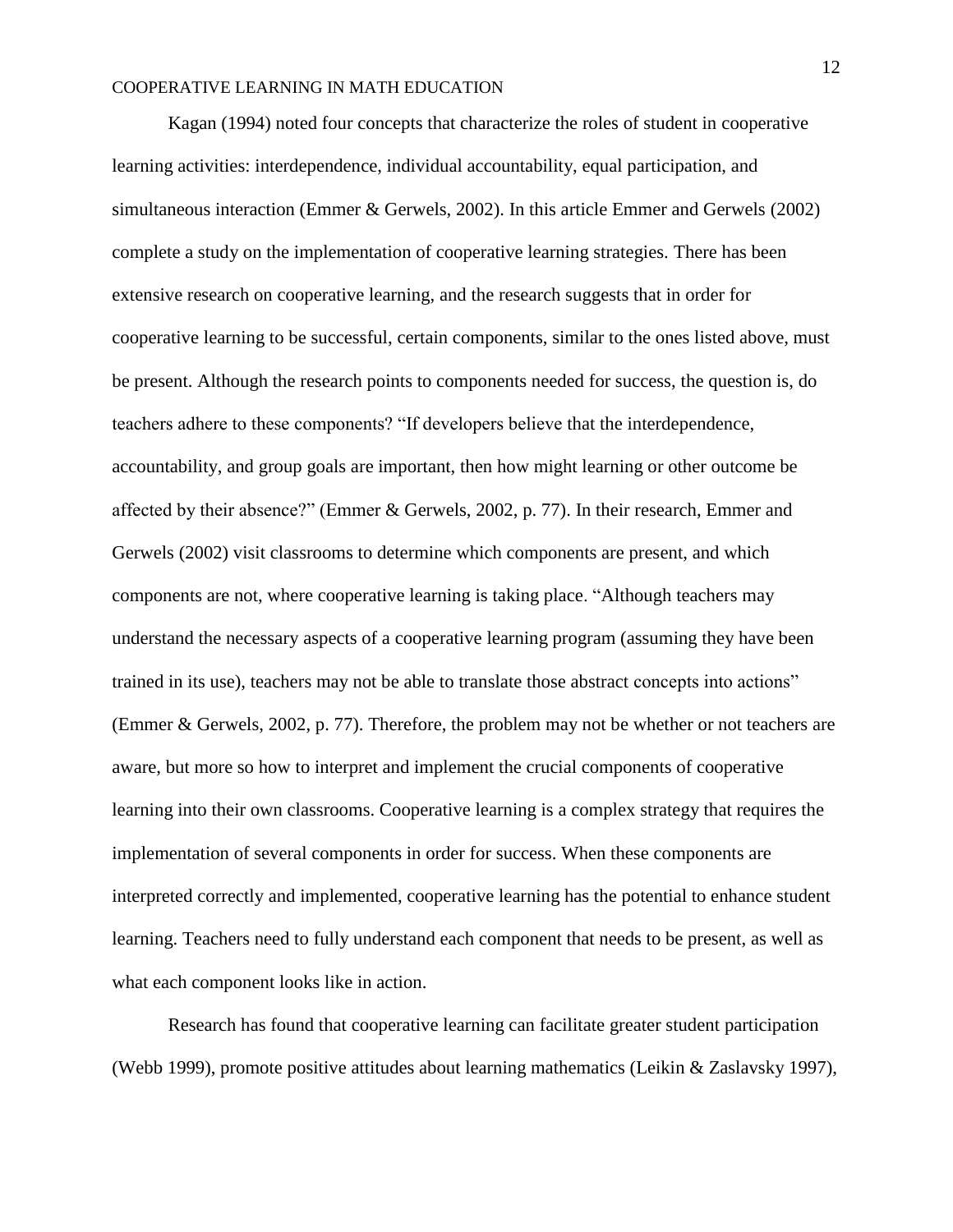and thereby increase student achievement in mathematics (Artzt & Yaloz-Femia 1999: Webb 1991). Because of this, teachers are becoming more open to trying strategies such as cooperative learning in their own classrooms. However, Rubel (2006) discusses how teachers often struggle with how to implement the strategy into their own classrooms. This is due to our own learning experiences. Most educators have not had the opportunity to partake in cooperative learning. The education we received was different from the education we are providing to students. Rubel (2006) discusses how a mathematics class for teachers allows the teachers to take part in a cooperative learning experience. The experience helped them understand how cooperative learning looks in the classroom. Their experience also allowed them to reflect on their experiences with cooperative learning and determine how they will integrate the strategy into their own classrooms.

Cooperative learning must be modeled and taught just like anything else in the classroom. In order for cooperative learning to be successful teachers, need to state the expectations for cooperative learning and establish routines. The teacher will need to communicate such routines and expectations to students and review them regularly. Gregory (2016) also brings us the idea of starting small. He discusses how you may consider having students work with partners first before moving on to work with larger groups. He emphasizes the need for modeling when teaching students how to work cooperatively together. He also discussed the aspects that are crucial for cooperative learning to be successful. He defined these as the elements of successful group work. These elements are positive interdependence, individual accountability, social skills, and face to face interaction (Gregory, 2016.) All of these need to be present for cooperative learning to be successful. Therefore, these may need to be modeled to students several times prior to engaging in cooperative learning experience, and reviewed often.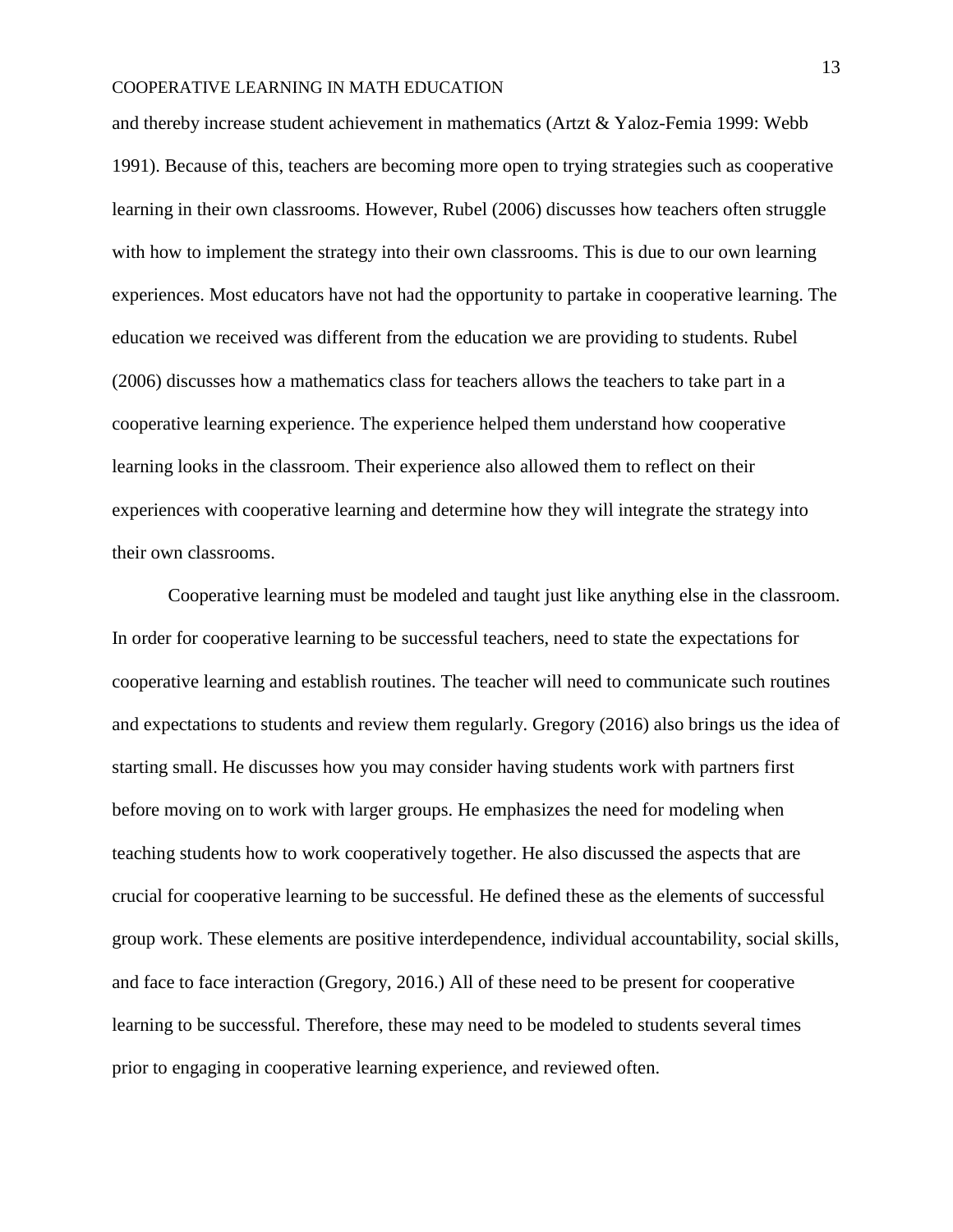#### **Cooperative Learning Strategies**

An example of a cooperative learning strategy is the jigsaw strategy. This strategy can be easily adapted to any age or grade level. Gregory (2016) states that the jigsaw is a way of organizing group learning to process information, deepen understanding, and facilitate dialog. How the jigsaw strategy works is each student in the group is assigned a part of the material. Their job is to become to expert on their material. Then they share what they learned about their material with the rest of the group. The overall goal of the jigsaw is that every student in the group understands not only their portion of the material, but the portion that the other group members shared about as well. Gregory (2016) goes on to discuss different types of jigsaws. The one explained above was a simple jigsaw.

Another common strategy that can be used for cooperative learning is Numbered Heads Together. Numbered Heads Together is an alternative teacher questioning strategy that actively engages all students simultaneously in collaborative, content-related discussions (Hunter, Maheady, Jasper, Williamson, Murley, & Stratton, 2015). This strategy is a Kagan Structure. This strategy allows students to work together to solve a problem or come up with an answer. Once students have had time to solve the problem or discuss the question, the teacher will randomly all on a student by pulling a stick, rolling a dice, etc. That student will then be responsible for answering the question. At this point, the student would have had plenty of time to work with other students to understand the problem or question, so if the student was on task and engaged, they should have the answer. This strategy helps hold students accountable and assures they are staying on task and contributing to the group. An emerging database of literature suggests that NHT is more effective than the voluntary hand-raising practices that have dominated America for decades (Hunter et al., 2015). This strategy can easily be incorporated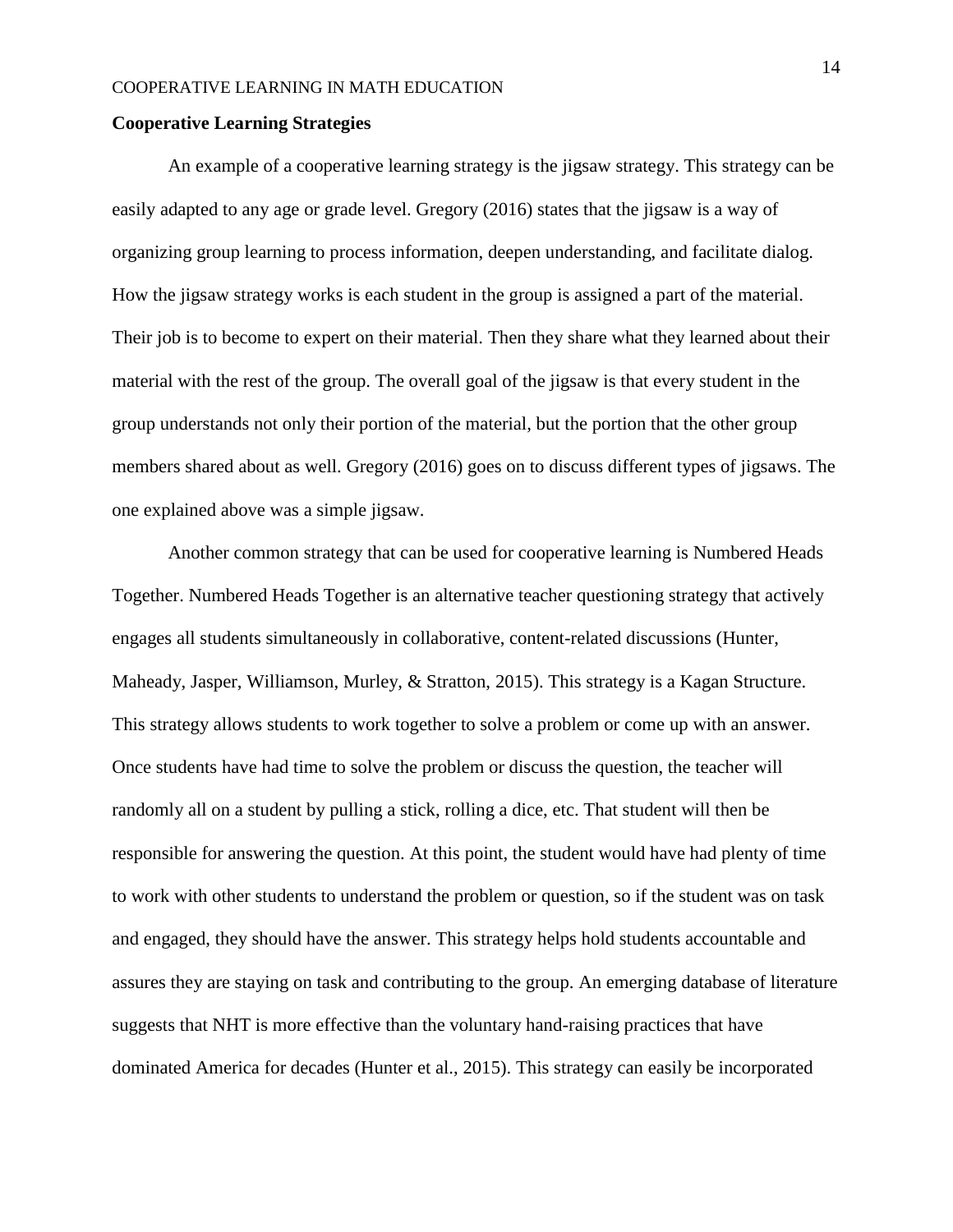into the gradual release of responsibility when teaching a lesson. It is becoming more popular to see the you do together phase added to the gradual release. The you do it together phase can be found after the we do and before the you do. This strategy works perfectly during the you do together phase of the gradual release of responsibility. Before having students go off and work on their own, you can incorporate a few problems into your lesson using the numbered heads together strategy to get students working together. This gives students a chance to learn from each other and teach each other before they go off on their own.

According to Fisher and Frey (2013) most current efforts to implement the gradual release of responsibility framework limit these interactions to adult and child exchanges: I do it; we do it together; you do it*.* However, this three-phase model omits a truly vital component: students learning through collaboration with their peers—the *you do it together* phase. Although the effectiveness of peer learning has been demonstrated with English language learners (Zhang & Dougherty Stahl, 2011), students with disabilities (Grenier, Dyson, & Yeaton, 2005), and learners identified as gifted (Patrick, Bangel, & Jeon, 2005), it has typically been examined as a singular practice, isolated from the overall instructional design of the lesson. The use of the cooperative learning strategy, numbered heads together, can ensure an effective way of implementing to you do it together component of the gradual release.

#### **Kagan Structures**

Another resource for cooperative learning strategies is Kagan. Kagan offers professional development and workshops on their cooperative learning strategies. These strategies are referred to as Kagan Structures. These structures can easily be used with students as young as Kindergarten. Some of these strategies are Think Pair Share, Numbered Heads Together, and Fan-N- Pick. These are just a few of the several strategies that Kagan has to offer. Kagan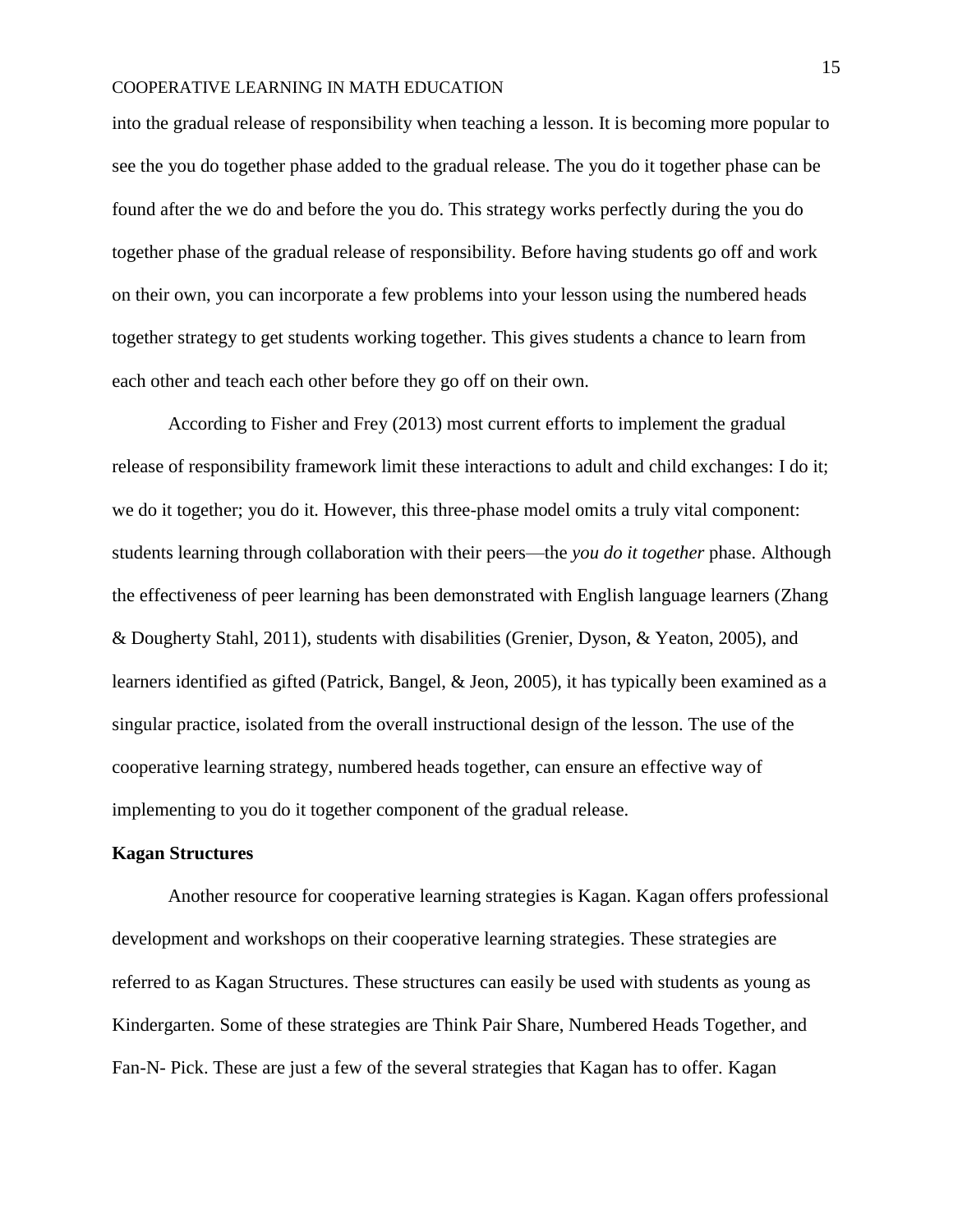Structures produce revolutionary positive results. Teachers, schools, and districts now use Kagan Structures to increase academic achievement, improve ethnic relations, enhance self-esteem, create a more harmonious classroom climate, reduce discipline problems, and develop students' social skills and character virtues (Kagan Online, n.d.). The Kagan Structures have proven themselves effective teaching and learning tools for cooperative learning, multiple intelligences, character education, language learning, and emotional intelligence (Kagan Online, n.d.). Kagan includes several articles that show the success their structures have had in the classroom.

Think Pair Share is one of the most common cooperative learning strategies. Think Pair Share is used every day in classrooms throughout the country. For this strategy, the teacher poses a question or problem to students. Students are then given time to think on their own. After they have thought on their own, they have the chance to discuss and share with a partner. The teacher then calls on a few volunteers to share. The volunteer then shares what their partner shared with them. This strategy can easily be incorporated into any lesson and does not take a lot of extra planning or additional time. However, in order for the strategy to be the most effective, the strategy needs to be explicitly taught and modeled to students. This strategy is a quick way to keep students involved and engaged in the lesson.

Fan-N-Pick is another Kagan strategy that can easily be incorporated into the classroom. For this strategy, students are divided into groups of four. The strategy can also be played in pairs if needed. Cards with questions are then fanned out in the middle of the group of students. The students then take turns picking a card and answering the problem. For pairs, the student who did not answer the problem either praises or tutors the answer. Then the roles switch. If students are playing in a group of four, person one fans the cards and tells person two to "pick a card any card." Person two then picks a card and reads the card, person three answers the card,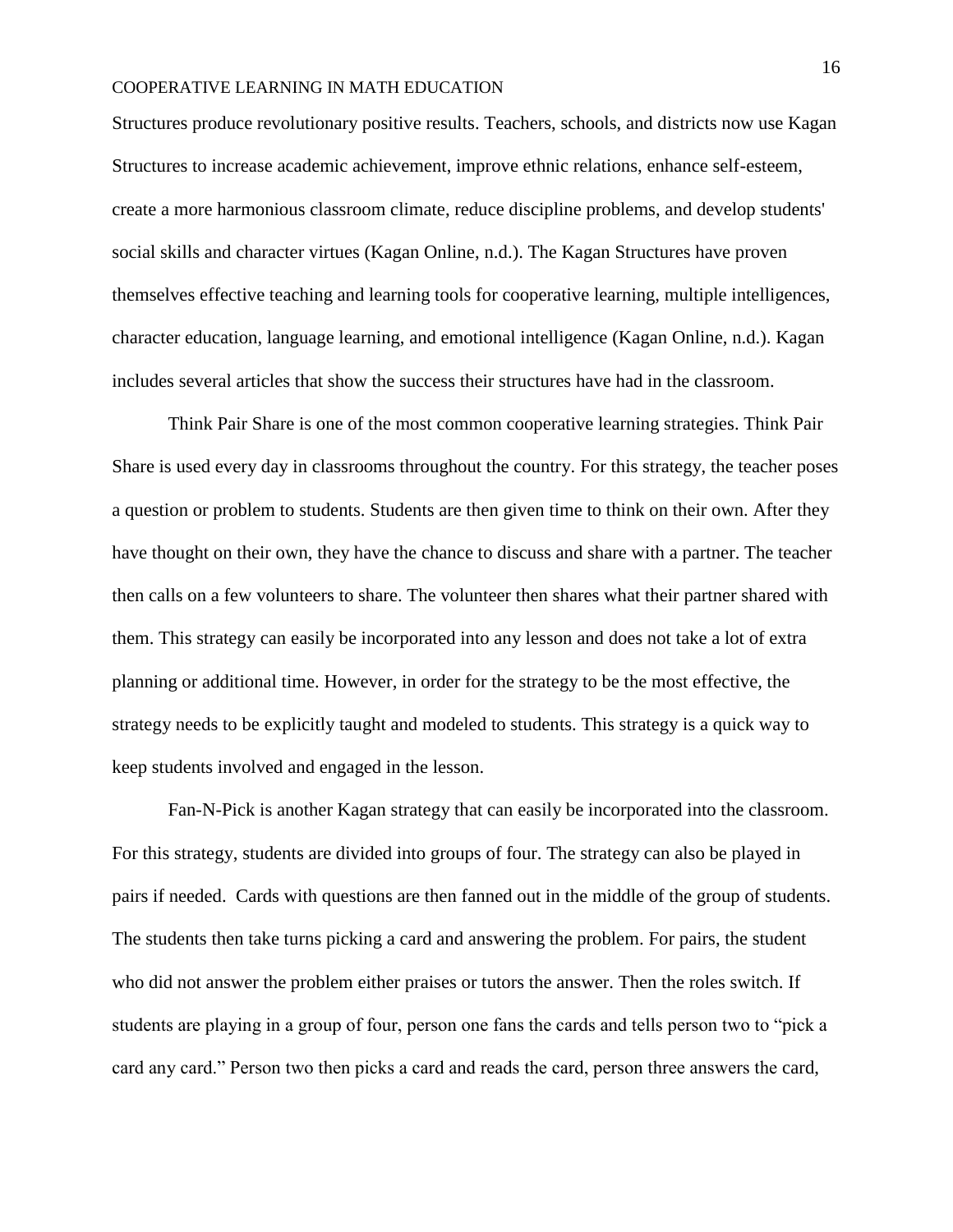and person four either restates, praises, or tutors the answer. Students would then rotate, so everyone has a chance for every role. This strategy assures all students are engaged and held accountable for their learning.

## **Methods**

## **Participants**

This action research was completed in a Kindergarten classroom of 25 students. The Kindergarten class consisted of students with a wide range of abilities in the content area of math, as well as social skills. The classroom also contains students who are English language learners. This action research did not require the students or parents to be informed of the research taking place. Different cooperative learning strategies such as Numbered Heads Together, Fan-N-Pick, and Think Pair Share, were used during daily lessons, as well as math rotations. These strategies will continue to be used during math instruction and other content areas as well.

#### **Data Collection**

The research took place over a two-week period of time. It started with an assessment of each student in the class. The assessment consisted of quick looks with ten frames. Each student was shown the same quick look cards in the same order. They were given three seconds, and then an additional three seconds if they were not able to guess the number during the first three seconds. Student responses to each quick look card were recorded. This process is known as subitizing. After the assessment with each student was complete, cooperative learning strategies were integrated into the students' math block. Over the next two weeks' students took part in different cooperative learning strategies such as Fan-N-Pick, Numbered Heads Together, and Think Pair Share. These strategies were integrated into daily math lessons and rotations. Before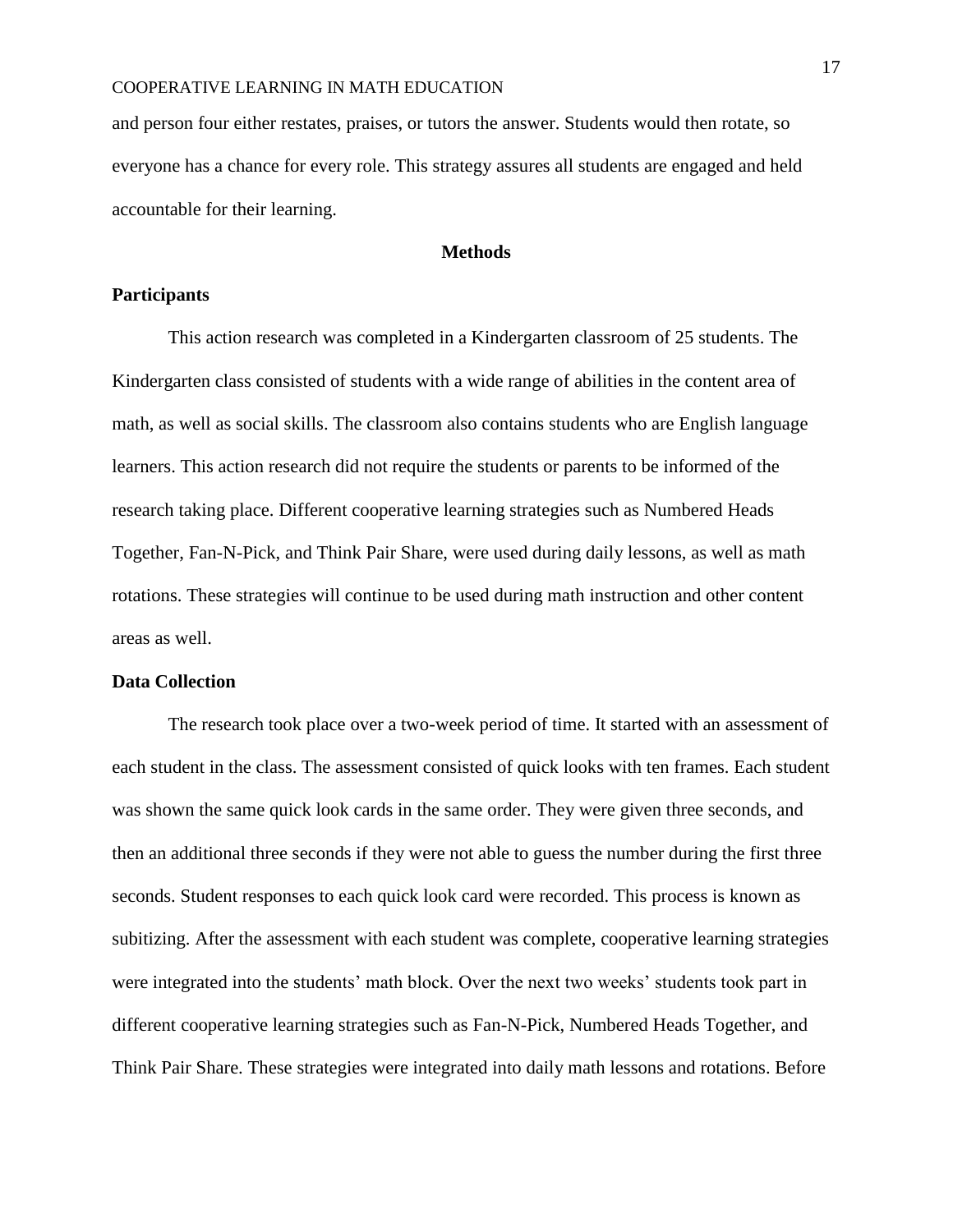beginning the strategies, each strategy was introduced and practiced. Students practiced each strategy in a small group setting with the teacher to ensure the strategy was understood by the students. If the strategy required students to be working on their own with another student, for example Fan-N-Pick, an associate was able to walk around and supervise student learning. The strategies were also reviewed each day before being used to ensure students fully remembered the strategy. Although this can be time consuming, it is better to take time reviewing at the beginning then have students waste even more time partaking in a strategy the wrong way. In order for cooperative learning to be successful, it must be implemented correctly. This means the strategy must be done the right way in order for students to benefit from using the strategy.

Aside from each strategy being explicitly taught before implementing, the class also created math group norms. The norms were created with the students so they would take ownership in the norms and therefore be more likely to engage in the norms created. Erwin (2004) states the following:

If the teacher engages the students in developing clear behavioral guidelines that the students see as adding quality to their school lives, the relationship between the students and the teacher is enhanced. What's more, students will be much less likely to disrupt the learning environment, which in turn increases the likelihood that students will achieve quality work. (p. 102)

As a class, students brainstormed what they thought would be helpful when working with others. The norms consisted of the following: use Whole Body Listening while working with others, everyone shares their ideas and math thinking, be kind, be respectful. These norms were then posted and discussed each day before beginning math. Because a majority of Kindergarten students are not able to read, going over the norms at the beginning of math each day is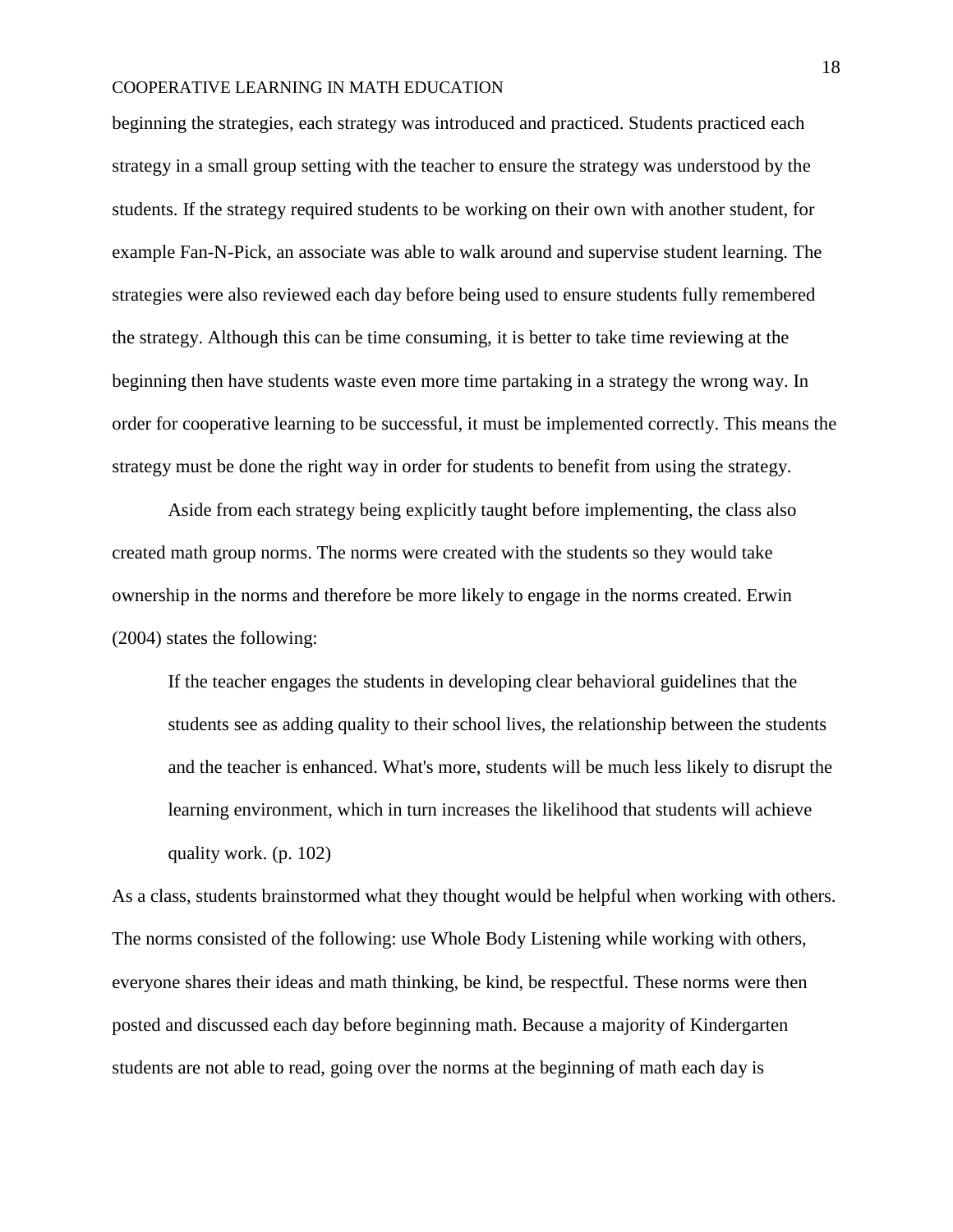especially important in reminding them of the expectations while working with a cooperative learning group. Visuals could also be added to the norms to make them more accessible for students while they are working. Having an associate be able to supervise was also helpful in assuring students were adhering to norms while working together. Although norms were created as a class, cooperative learning research was used in guiding the creation of the norms to ensure cooperative learning was implemented successfully. As stated earlier, Gregory (2016) found that elements such as positive interdependence, individual accountability, social skills, and face to face interaction must me presents in order for cooperative learning to be successful. This was something that was kept in mind while creating the norms with student. For example, in order for cooperative learning to be successful, everyone must participate. Therefore, the norm that everyone shares their ideas and math thinking was included when creating the norms.

After students spent two weeks working in cooperative learning groups in which they practiced three different cooperative learning strategies during their math instruction, they completed another assessment. This assessment consisted of the teacher pulling each student individually and presenting them with the same quick look cards that were used in the previous assessment. The assessment, again, consisted of the teacher holding the quick look card up for three seconds and then turning it around. If the student was unable to answer in the first three seconds, the student got another three seconds. However, this time if the student was unable to answer the card, the teacher asked the student to explain what they saw. This helped determine whether or not they understood how to explain what they were seeing, but did not have the skills to add what they saw together.

While students worked in their cooperative learning groups, they worked on explaining what they saw when looking at the quick look card and how they saw it to each other. This is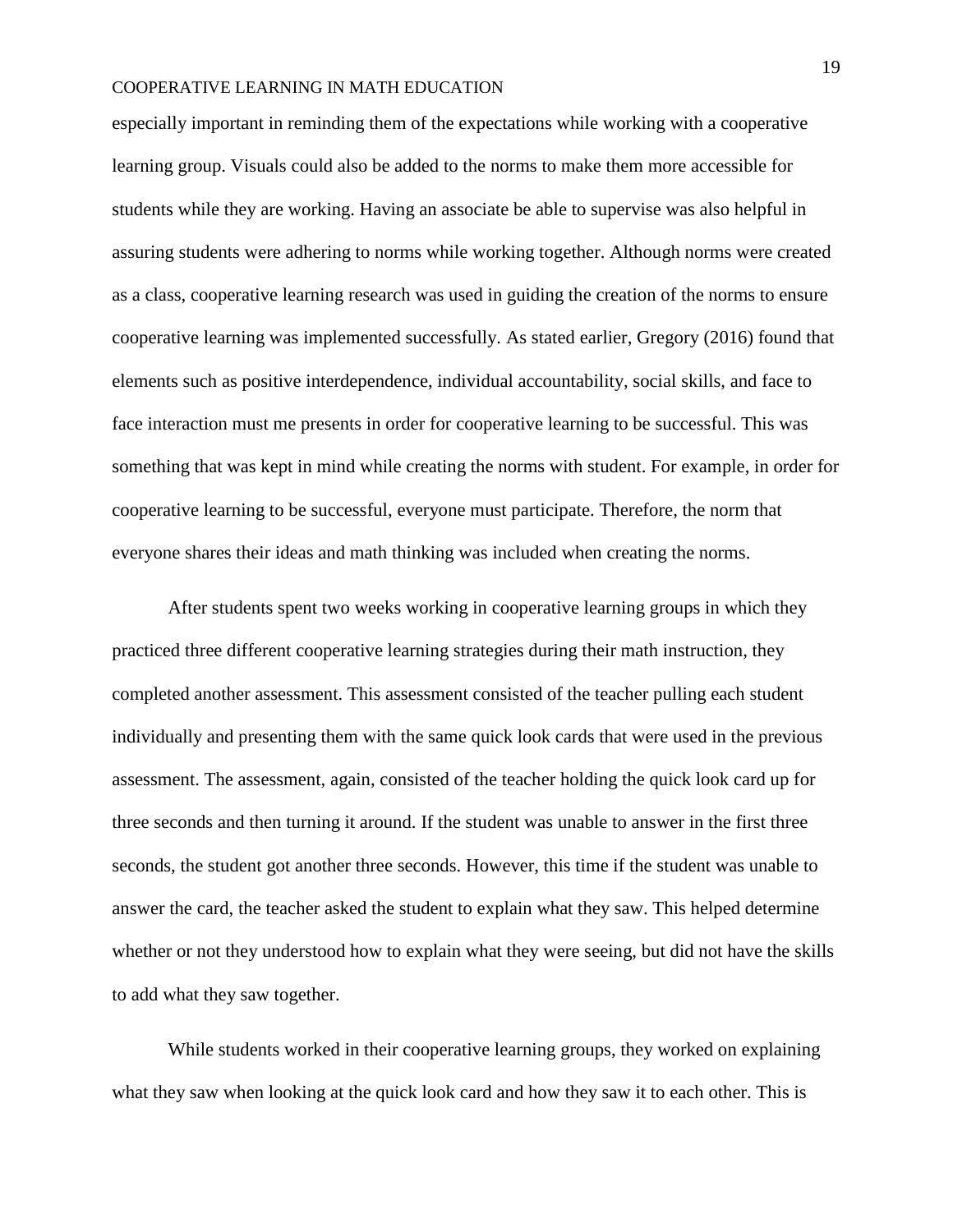why the decision was made to ask them to explain what they saw. Even if they were unable to answer how many dots were on the card, were they able to explain what they saw when they looked at the ten frame? This would determine if they understood the process of subitizing, but were not yet able to put together what they saw to determine how many total dots were on the card. The cards that students used while working together can be found in Appendix A.

## **Findings**

## **Data Analysis**

Table 1

## *Student Responses on Pre Assessment*

|                           | Card          | Card           | Card        | Card           | Card         | Card           | Card        | Card        | Card           | Card        |
|---------------------------|---------------|----------------|-------------|----------------|--------------|----------------|-------------|-------------|----------------|-------------|
|                           | 50            | 53             | 58          | 56             | 51           | 70             | 67          | 66          | 60             | 61          |
| Student<br>$\mathbf{1}$   | $\mathbf C$   | $\rm I$        | $\mathbf I$ | $\mathbf I$    | $\mathbf I$  | $\overline{I}$ | $\rm I$     | $\mathbf I$ | $\rm I$        | $\mathbf I$ |
| Student<br>$\overline{2}$ | $\mathbf C$   | $\mathbf C$    | $\mathbf C$ | ${\bf C}$      | $\mathbf C$  | $\mathbf C$    | <b>NR</b>   | $\mathbf I$ | ${\bf C}$      | $\mathbf C$ |
| Student<br>$\overline{3}$ | $\mathcal{C}$ | $\mathbf C$    | $\mathbf C$ | ${\bf C}$      | $\mathbf C$  | $\mathbf C$    | $\mathbf C$ | $\mathbf I$ | $\mathbf I$    | $\mathbf C$ |
| Student<br>$\overline{4}$ | $\mathsf{C}$  | $\overline{C}$ | $\mathbf C$ | $\overline{C}$ | $\mathbf C$  | $\mathbf C$    | $\mathbf C$ | <b>NR</b>   | $\overline{I}$ | $\mathbf C$ |
| Student<br>5              | $\mathsf{C}$  | $\mathbf C$    | $\mathbf C$ | $\mathbf C$    | $\mathsf{C}$ | $\mathbf C$    | $\mathbf I$ | $\mathbf C$ | <b>NR</b>      | $\mathbf C$ |
| Student<br>6              | $\mathbf C$   | $\mathbf C$    | $\mathbf C$ | $\mathbf C$    | $\mathbf C$  | $\mathbf C$    | <b>NR</b>   | $\mathbf I$ | $\mathbf C$    | <b>NR</b>   |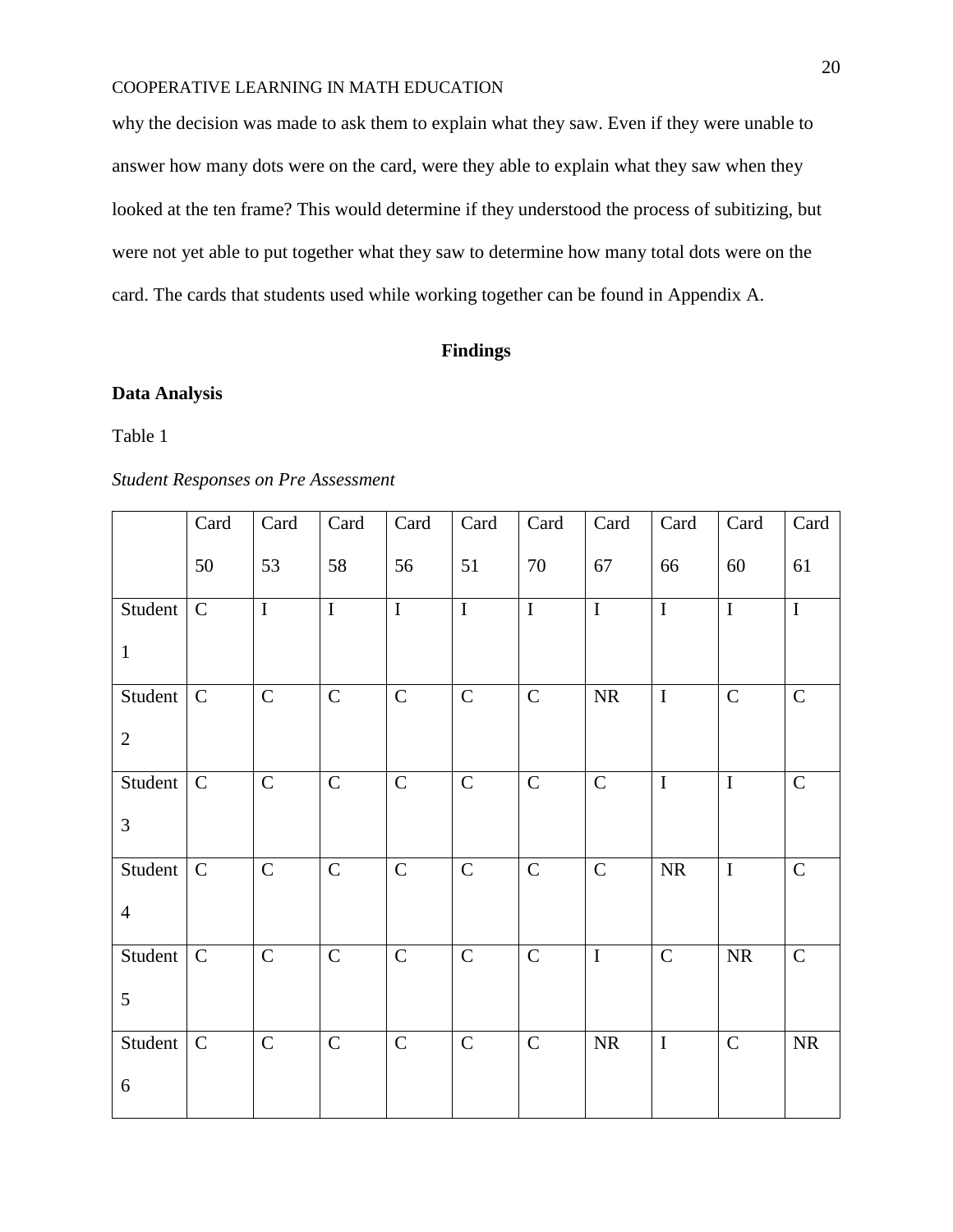| Student $\vert$ C<br>$\tau$ |              | $\mathbf C$    | ${\bf C}$               | $\mathbf C$    | $\mathbf C$    | $\mathbf C$    | $\mathbf C$             | $\mathbf C$    | $\mathbf C$             | $\mathbf C$    |
|-----------------------------|--------------|----------------|-------------------------|----------------|----------------|----------------|-------------------------|----------------|-------------------------|----------------|
| Student<br>$8\,$            | ${\bf C}$    | $\overline{C}$ | $\overline{I}$          | $\mathsf{C}$   | ${\bf C}$      | $\mathbf C$    | $\mathbf C$             | $\mathbf C$    | $\overline{I}$          | $\bf I$        |
| Student<br>9                | $\mathsf{C}$ | ${\bf C}$      | $\mathbf C$             | $\mathbf C$    | $\mathbf C$    | $\mathbf C$    | $\bf I$                 | $\bf I$        | ${\bf C}$               | $\bf I$        |
| Student<br>$10\,$           | $\mathbf C$  | $\mathbf C$    | $\mathbf C$             | $\bf I$        | $\mathbf C$    | $\rm I$        | $\bf I$                 | ${\bf C}$      | $\mathbf I$             | $\;$ I         |
| Student<br>11               | $\mathbf C$  | $\overline{C}$ | $\overline{I}$          | $\mathbf C$    | $\mathbf C$    | $\overline{I}$ | $\overline{I}$          | $\rm I$        | $\rm NR$                | $\rm I$        |
| Student<br>12               | $\mathbf C$  | $\mathbf C$    | ${\bf C}$               | $\mathbf C$    | ${\bf C}$      | $\mathbf C$    | ${\sf NR}$              | $\bf I$        | $\mathbf I$             | $\rm I$        |
| Student<br>13               | $\mathbf C$  | $\mathbf C$    | ${\bf C}$               | $\mathbf C$    | $\mathbf C$    | $\mathbf C$    | $\mathbf C$             | $\mathbf C$    | $\mathbf C$             | $\mathsf{C}$   |
| Student<br>$14$             | $\mathbf C$  | $\overline{C}$ | ${\bf C}$               | $\mathbf C$    | $\mathbf C$    | $\mathsf{C}$   | $\mathbf C$             | $\mathbf C$    | $\mathbf C$             | $\;$ I         |
| Student C<br>15             |              | $\overline{C}$ | $\overline{\mathrm{I}}$ | $\overline{I}$ | $\overline{C}$ | $\boxed{I}$    | $\overline{\mathrm{I}}$ | $\overline{C}$ | $\overline{\mathrm{I}}$ | $\overline{C}$ |
| Student<br>16               | $\mathbf C$  | $\mathbf C$    | $\mathsf{C}$            | $\mathbf C$    | $\mathsf C$    | $\mathbf C$    | $\mathbf C$             | $\bf I$        | $\bf I$                 | $\bf I$        |
| Student<br>$17\,$           | $\mathbf C$  | $\mathbf C$    | ${\bf C}$               | ${\bf C}$      | $\mathbf C$    | $\mathbf C$    | $\mathbf C$             | $\mathbf C$    | ${\bf C}$               | $\bf I$        |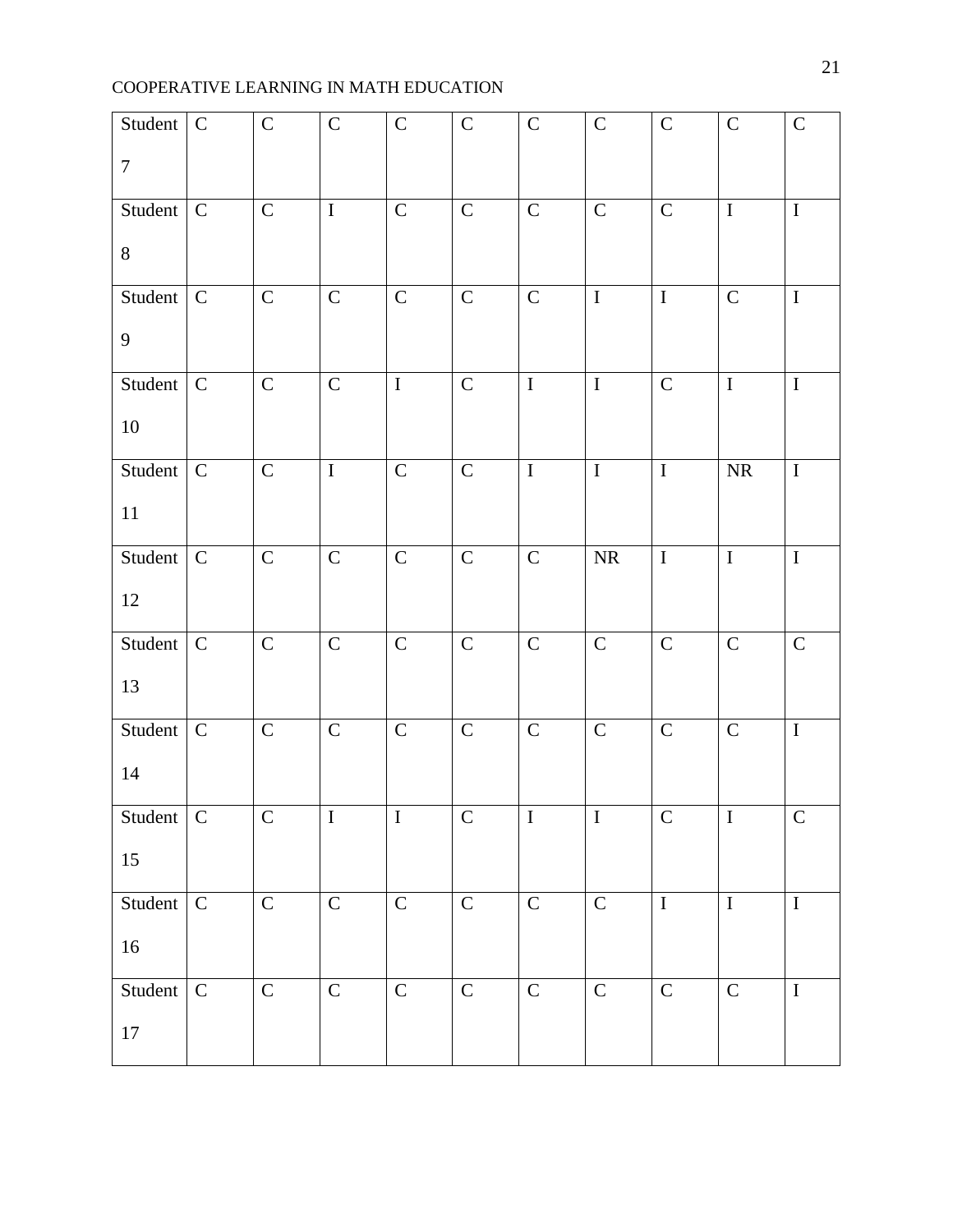| Student<br>$18\,$ | ${\bf C}$   | $\mathsf C$  | ${\bf C}$      | ${\bf C}$      | ${\bf C}$      | $\mathbf C$  | ${\sf NR}$  | NR             | $\mathbf C$    | $\mathbf C$    |
|-------------------|-------------|--------------|----------------|----------------|----------------|--------------|-------------|----------------|----------------|----------------|
| Student<br>19     | $\mathbf C$ | $\mathbf C$  | $\mathbf C$    | $\mathbf C$    | ${\bf C}$      | ${\bf C}$    | $\bf I$     | ${\bf C}$      | ${\bf C}$      | $\mathsf{C}$   |
| Student<br>20     | $\mathbf C$ | $\mathbf C$  | $\overline{C}$ | $\overline{C}$ | $\overline{C}$ | $\mathbf C$  | $\mathbf C$ | $\overline{C}$ | $\mathbf C$    | $\overline{C}$ |
| Student<br>21     | $\mathbf C$ | $\mathsf{C}$ | ${\bf C}$      | $\mathbf C$    | ${\bf C}$      | $\mathbf C$  | $\mathbf C$ | ${\bf C}$      | ${\bf C}$      | $\mathcal{C}$  |
| Student<br>22     | $\mathbf C$ | $\mathbf C$  | $\mathbf C$    | $\mathbf C$    | ${\bf C}$      | $\mathbf C$  | $\bf I$     | $\bf I$        | $\mathbf I$    | $\bf I$        |
| Student<br>23     | $\mathbf C$ | $\mathbf C$  | $\rm NR$       | $\mathbf C$    | $\mathbf C$    | ${\sf NR}$   | $\rm NR$    | $\rm NR$       | $\mathbf I$    | $\bf I$        |
| Student<br>24     | $\mathbf C$ | $\mathbf C$  | $\overline{C}$ | $\mathbf C$    | ${\bf C}$      | $\mathbf C$  | ${\bf C}$   | $\rm I$        | $\overline{I}$ | $\rm I$        |
| Student<br>25     | $\mathbf C$ | $\mathbf C$  | ${\bf C}$      | $\mathbf C$    | $\mathbf C$    | $\mathsf{C}$ | $\mathbf C$ | ${\bf C}$      | ${\bf C}$      | $\mathsf{C}$   |

 $C =$  Correct Response I = Incorrect Response NR = No Response

Table 2

*Student Responses on Post Assessment*

| Card |     |    |    |    | Card   Card   Card   Card   Card   Card   Card   Card |    |    | Card |
|------|-----|----|----|----|-------------------------------------------------------|----|----|------|
| 50   | 153 | 58 | 56 | 70 | $\vert 67$                                            | 66 | 60 | 61   |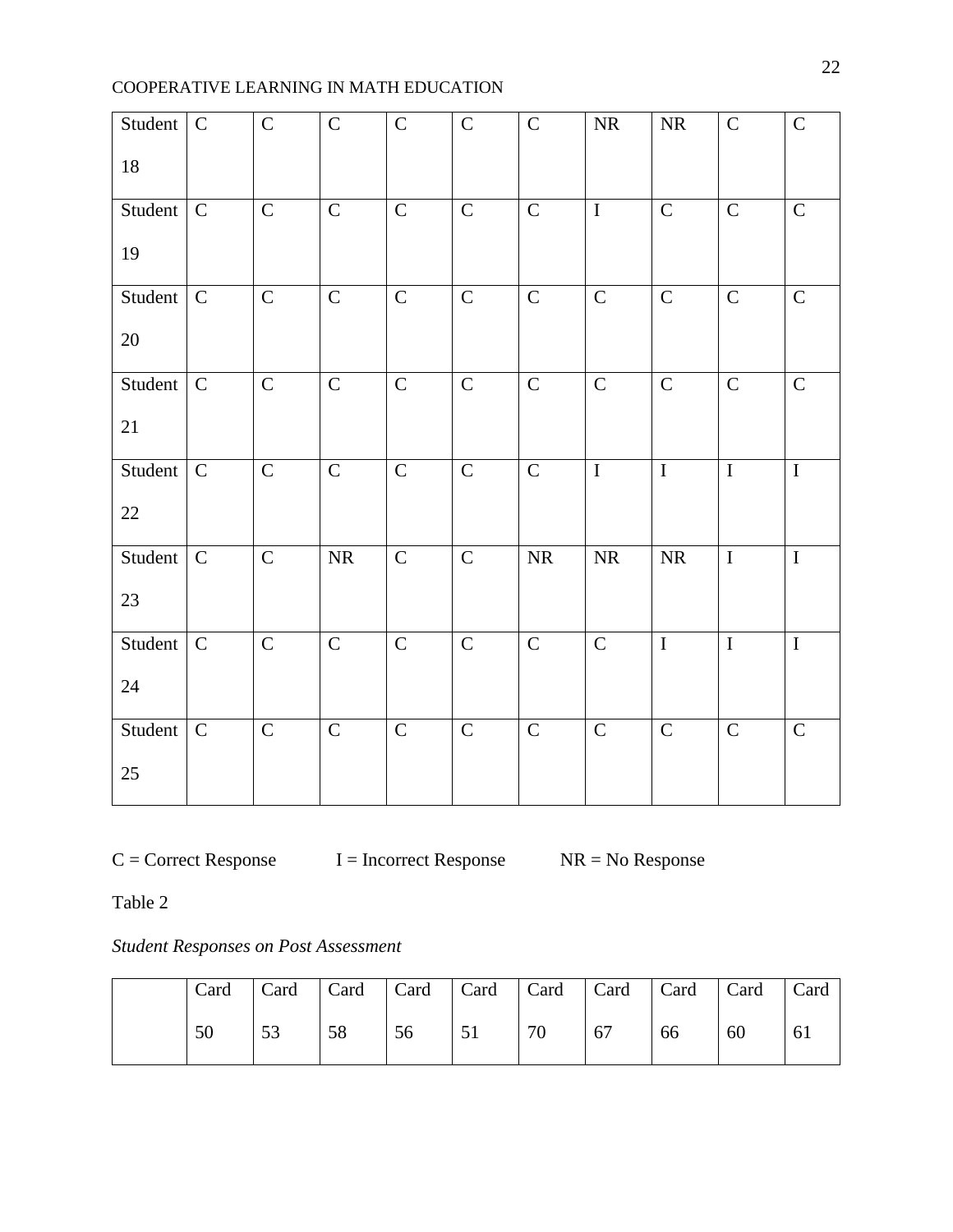| Student<br>$\,1\,$          | $\mathbf C$ | $\mathbf C$    | $\mathbf C$    | $\bf I$     | $\mathbf C$ | $\bf I$      | $\mathbf I$    | $\bf I$        | $\bf I$      | $\mathbf I$ |
|-----------------------------|-------------|----------------|----------------|-------------|-------------|--------------|----------------|----------------|--------------|-------------|
| Student<br>$\overline{c}$   | $\mathsf C$ | ${\bf C}$      | $\mathbf C$    | $\mathbf C$ | $\mathbf C$ | $\mathbf C$  | ${\bf C}$      | $\mathbf C$    | $\mathbf C$  | $\mathbf C$ |
| Student<br>3                | $\mathbf C$ | $\mathbf C$    | $\mathbf C$    | $\mathbf C$ | $\mathbf C$ | ${\bf C}$    | ${\bf C}$      | $\mathbf C$    | $\mathbf C$  | $\mathbf C$ |
| Student<br>$\overline{4}$   | $\mathbf C$ | $\mathbf C$    | ${\bf C}$      | $\mathbf C$ | $\mathbf C$ | $\mathbf C$  | $\mathbf C$    | ${\bf C}$      | $\mathbf C$  | $\mathbf C$ |
| Student<br>5                | $\mathbf C$ | $\mathbf C$    | $\mathbf C$    | $\mathbf C$ | $\mathbf C$ | ${\bf C}$    | $\mathbf C$    | $\mathbf C$    | $\mathbf C$  | $\mathbf C$ |
| Student<br>$\boldsymbol{6}$ | $\mathbf C$ | ${\bf C}$      | $\mathsf C$    | $\mathbf C$ | $\mathbf C$ | ${\bf C}$    | $\mathbf C$    | $\bf I$        | $\mathsf{C}$ | $\mathbf C$ |
| Student<br>$\tau$           | $\mathbf C$ | $\mathbf C$    | $\mathbf C$    | ${\bf C}$   | $\mathbf C$ | $\mathbf C$  | $\mathbf C$    | $\mathbf C$    | $\mathsf{C}$ | $\mathbf C$ |
| Student<br>8                | $\mathbf C$ | ${\bf C}$      | $\mathbf C$    | ${\bf C}$   | $\mathbf C$ | $\mathbf C$  | $\mathbf C$    | $\bf I$        | $\mathbf C$  | $\mathbf C$ |
| Student $\vert$ C<br>9      |             | $\mathsf{C}$   | $\mathbf C$    | $\mathbf C$ | $\mathbf C$ | $\mathsf{C}$ | $\mathbf C$    | $\mathbf C$    | $\mathbf C$  | $\mathbf C$ |
| Student<br>$10\,$           | ${\bf C}$   | ${\bf C}$      | $\mathbf C$    | $\mathsf C$ | ${\bf C}$   | $\mathbf C$  | $\mathbf C$    | $\mathbf C$    | ${\sf NR}$   | $\bf I$     |
| Student<br>$11\,$           | ${\bf C}$   | $\overline{C}$ | $\overline{C}$ | $\mathbf C$ | $\mathbf C$ | ${\bf C}$    | $\overline{I}$ | $\overline{I}$ | $\mathbf C$  | $\mathbf C$ |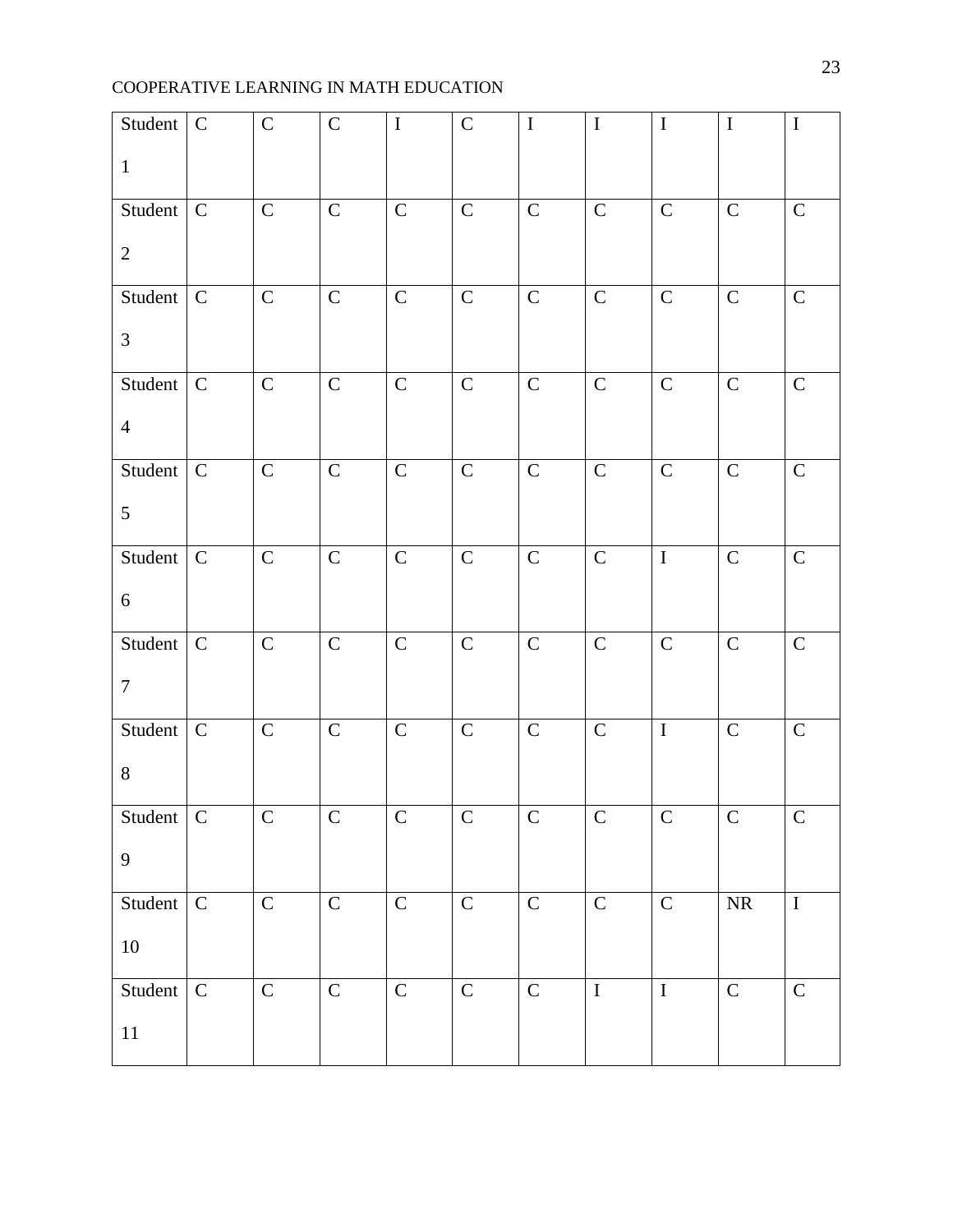| Student<br>12       | $\mathbf C$   | $\mathbf C$    | ${\bf C}$      | $\mathbf C$ | $\mathbf C$    | $\mathbf C$    | $\mathbf C$    | $\mathbf C$    | $\mathbf C$    | $\mathbf C$  |
|---------------------|---------------|----------------|----------------|-------------|----------------|----------------|----------------|----------------|----------------|--------------|
| Student<br>13       | ${\bf C}$     | $\mathbf C$    | $\mathbf C$    | $\mathbf C$ | ${\bf C}$      | $\mathbf C$    | $\mathbf C$    | $\mathbf C$    | $\mathbf C$    | $\mathsf{C}$ |
| Student<br>14       | $\mathsf{C}$  | ${\bf C}$      | $\mathbf C$    | $\mathbf C$ | $\mathbf C$    | $\mathbf C$    | $\mathbf C$    | $\mathbf C$    | ${\bf C}$      | $\mathbf C$  |
| Student<br>15       | $\mathbf C$   | $\mathbf C$    | $\mathbf C$    | $\mathbf C$ | $\mathbf C$    | $\mathbf C$    | $\mathbf C$    | $\mathbf C$    | $\mathbf C$    | $\mathbf C$  |
| Student<br>16       | $\mathbf C$   | $\overline{C}$ | $\overline{C}$ | $\mathbf C$ | $\mathbf C$    | $\mathbf C$    | $\mathbf C$    | $\overline{C}$ | $\overline{C}$ | $\mathsf{C}$ |
| Student<br>17       | $\mathbf C$   | $\mathbf C$    | ${\bf C}$      | $\mathbf C$ | ${\bf C}$      | $\mathbf C$    | ${\bf C}$      | $\mathsf{C}$   | $\mathbf C$    | $\mathbf C$  |
| Student<br>$18\,$   | $\mathcal{C}$ | $\mathbf C$    | ${\bf C}$      | $\mathbf C$ | $\mathbf C$    | $\mathbf C$    | $\mathbf C$    | $\mathbf C$    | $\mathbf C$    | $\mathbf C$  |
| Student<br>19       | $\mathbf C$   | $\mathbf C$    | $\mathbf C$    | $\mathbf C$ | $\mathbf C$    | $\mathsf{C}$   | $\mathbf C$    | $\mathbf C$    | ${\bf C}$      | $\mathsf{C}$ |
| Student C<br>$20\,$ |               | $\overline{C}$ | $\overline{C}$ | $\mathbf C$ | $\overline{C}$ | $\overline{C}$ | $\overline{C}$ | $\overline{C}$ | $\overline{C}$ | $\mathbf C$  |
| Student<br>21       | $\mathbf C$   | ${\bf C}$      | $\mathsf{C}$   | $\mathbf C$ | ${\bf C}$      | $\mathbf C$    | $\mathbf C$    | ${\bf C}$      | ${\bf C}$      | $\mathsf{C}$ |
| Student<br>22       | $\mathbf C$   | $\mathbf C$    | ${\bf C}$      | $\mathbf C$ | $\mathbf C$    | $\mathbf C$    | $\mathbf C$    | $\mathbf C$    | $\mathbf C$    | $\mathbf C$  |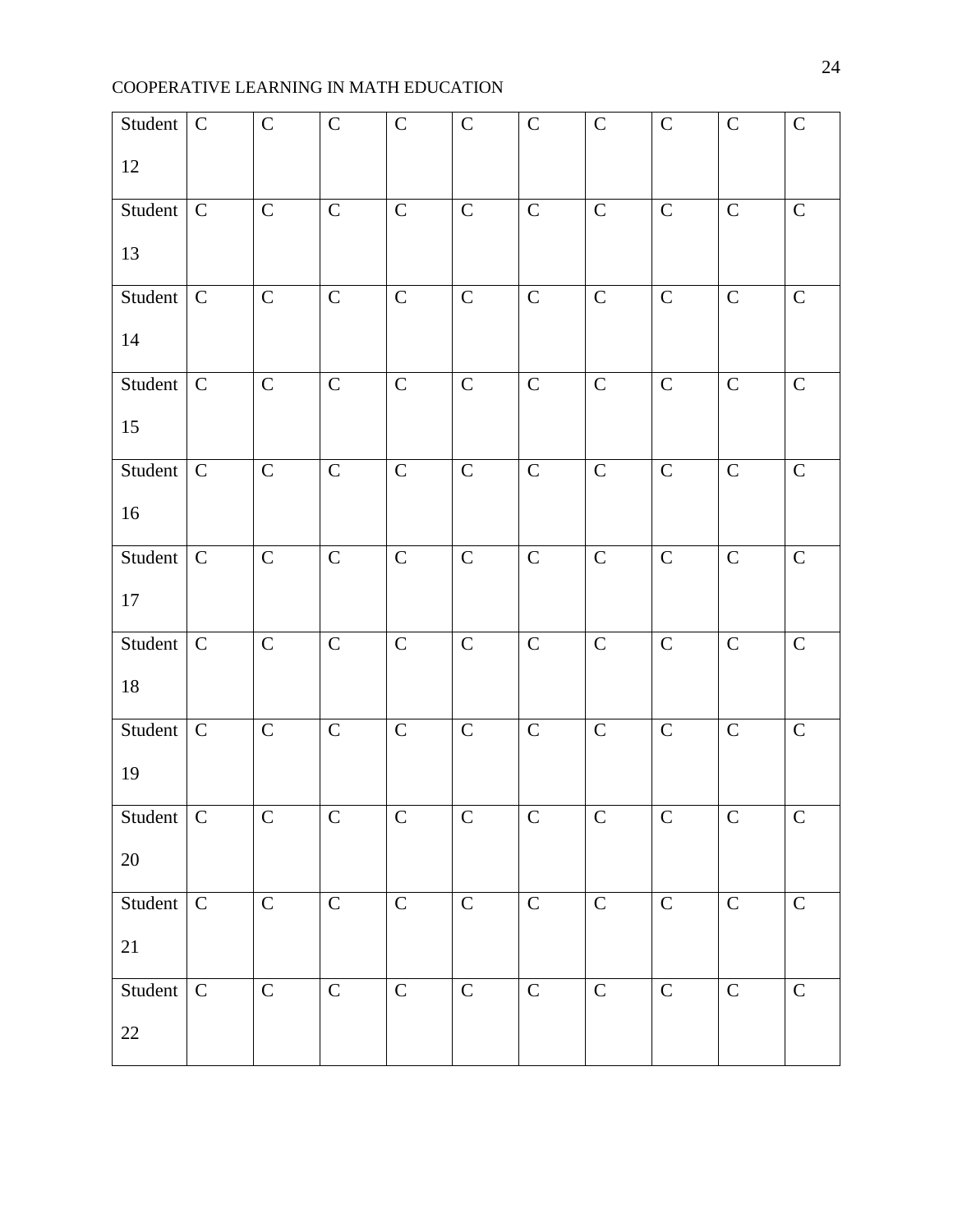| Student $\vert$ C |               | $\mathcal{C}$ | $\mathcal{C}$ | $\mathcal{C}$ | $\mathcal{C}$ | $\mathsf{C}$ | $\mathbf C$   |              | $\mathsf{C}$  |               |
|-------------------|---------------|---------------|---------------|---------------|---------------|--------------|---------------|--------------|---------------|---------------|
| 23                |               |               |               |               |               |              |               |              |               |               |
| Student           | $\mathcal{C}$ | $\mathsf{C}$  | $\mathcal{C}$ | $\mathsf{C}$  | $\mathcal{C}$ | $\mathsf{C}$ | $\mathcal{C}$ | $\mathsf{C}$ | $\mathsf{C}$  | $\mathcal{C}$ |
| 24                |               |               |               |               |               |              |               |              |               |               |
| Student           | $\mathcal{C}$ | $\mathcal{C}$ | $\mathcal{C}$ | $\mathsf{C}$  | $\mathcal{C}$ | $\mathsf{C}$ | $\mathcal{C}$ | $\mathsf{C}$ | $\mathcal{C}$ | $\mathcal{C}$ |
| 25                |               |               |               |               |               |              |               |              |               |               |

| $C =$ Correct Response | $I =$ Incorrect Response | $NR = No$ Response |
|------------------------|--------------------------|--------------------|
|                        |                          |                    |

Tables 1 and 2 show whether or not students responded to the card correctly, incorrectly, or did not respond at all. The cards shown to students, listed in the table above, can be found in Appendix A. The cards in Appendix A are listed in the order they were shown to students. The number of each card can be found on the tables above, as well as in the left hand corner of each card in the index.

## Table 3

*Student Scores on Pre and Post Assessments*

|           | Pre Assessment | Post Assessment |
|-----------|----------------|-----------------|
| Student 1 | 10%            | 40%             |
| Student 2 | 80%            | 100%            |
| Student 3 | 80%            | 100%            |
| Student 4 | 80%            | 100%            |
| Student 5 | 80%            | 100%            |
| Student 6 | 70%            | 90%             |
| Student 7 | 100%           | 100%            |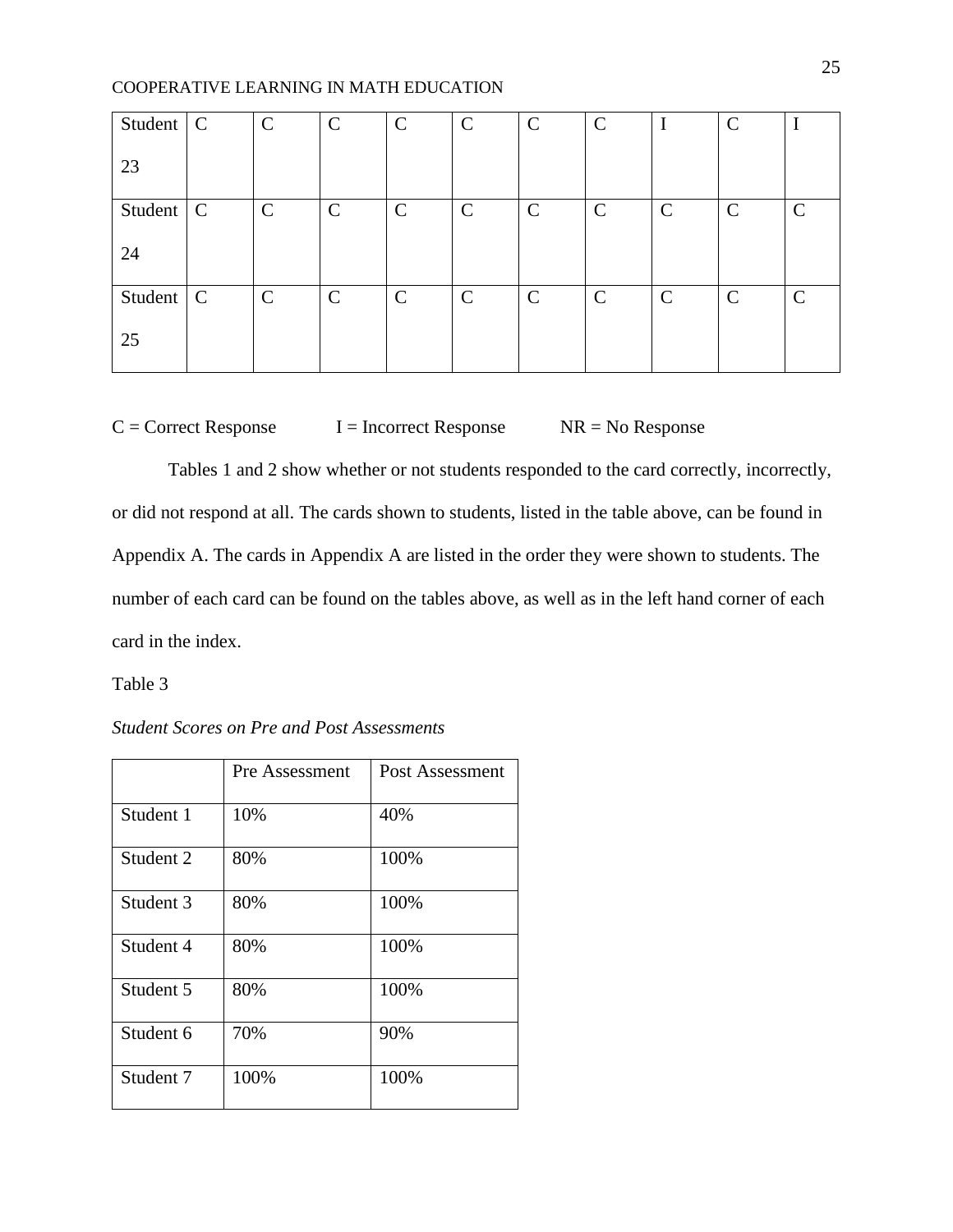| Student 8  | 70%  | 90%  |
|------------|------|------|
| Student 9  | 70%  | 100% |
| Student 10 | 50%  | 80%  |
| Student 11 | 40%  | 80%  |
| Student 12 | 60%  | 100% |
| Student 13 | 100% | 100% |
| Student 14 | 90%  | 100% |
| Student 15 | 50%  | 100% |
| Student 16 | 70%  | 100% |
| Student 17 | 90%  | 100% |
| Student 18 | 80%  | 100% |
| Student 19 | 90%  | 100% |
| Student 20 | 100% | 100% |
| Student 21 | 100% | 100% |
| Student 22 | 60%  | 100% |
| Student 23 | 40%  | 80%  |
| Student 24 | 70%  | 100% |
| Student 25 | 100% | 100% |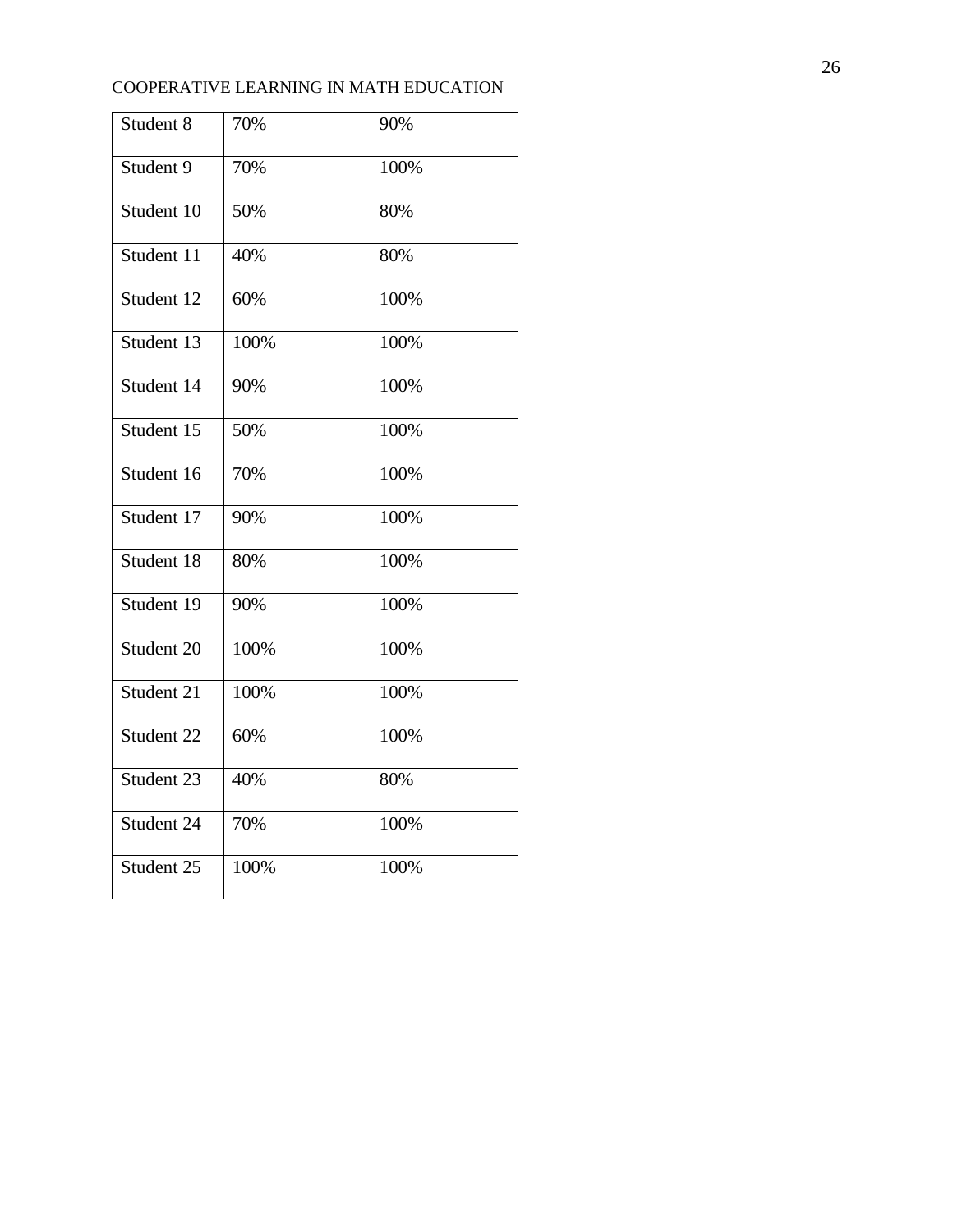## Table 4

## *Overall Classroom Percentage of Correct Responses on Pre and Post Assessments*

| <b>Percentage Answered Correctly</b> | <b>Percentage Answered Correctly</b> |
|--------------------------------------|--------------------------------------|
| on Pre Assessment                    | Post Assessment                      |
| 73%                                  | 90%                                  |

It is evident in the tables shown above that every student in the class made an improvement after partaking in cooperative learning during math instruction. The data also shows that there were not any students who did not benefit from cooperative learning, meaning there was not any regression in student achievement. Therefore, based on the data shown above, cooperative learning benefited student achievement in the content area of math.

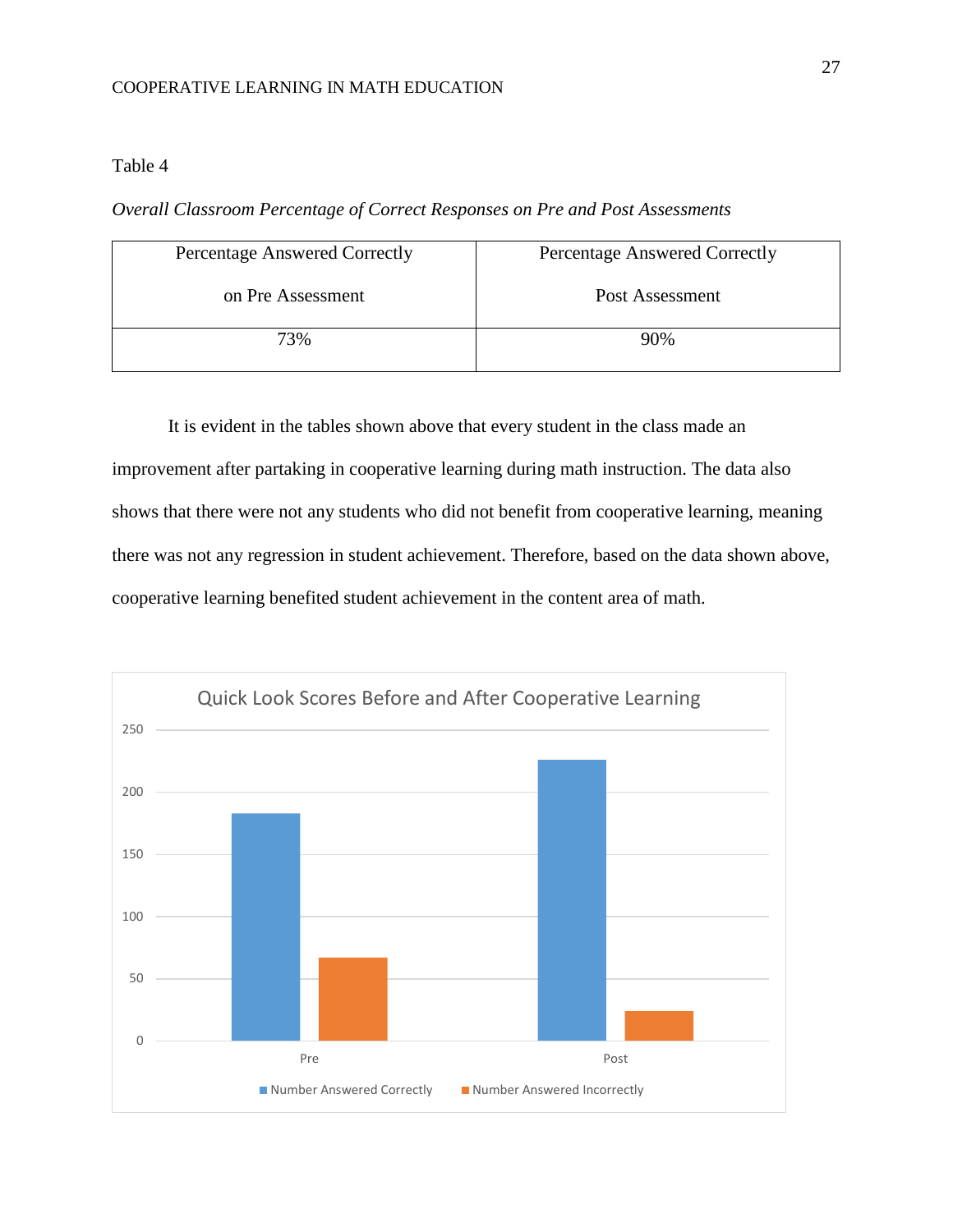## *Figure 1. Quick Look Scores Before and After Cooperative Learning.*

Figure 1, shown above, displays student responses to the quick look, subitizing, cards. The graph displays both correct and incorrect responses to the cards on both the pre and post assessments. The pre assessment was given before cooperative learning, and the post assessment was given after students worked in cooperative learning groups for two weeks. The data shows that number of correct responses increased and the number of incorrect responses decreased after students were involved in cooperative learning.



*Figure 2. Student Card Specific Responses (Post Assessment).*

Figure 2, seen above, shows student responses to each quick look subitizing, card. It shows the number of students that responded on the first, or second look, as well as students who responded after explaining, or students who were not able to answer at all. This shows how quickly students were able to answer, and even if they were not able to answer quickly, did they understand the process. It shows that if students were not able to answer quickly, they were able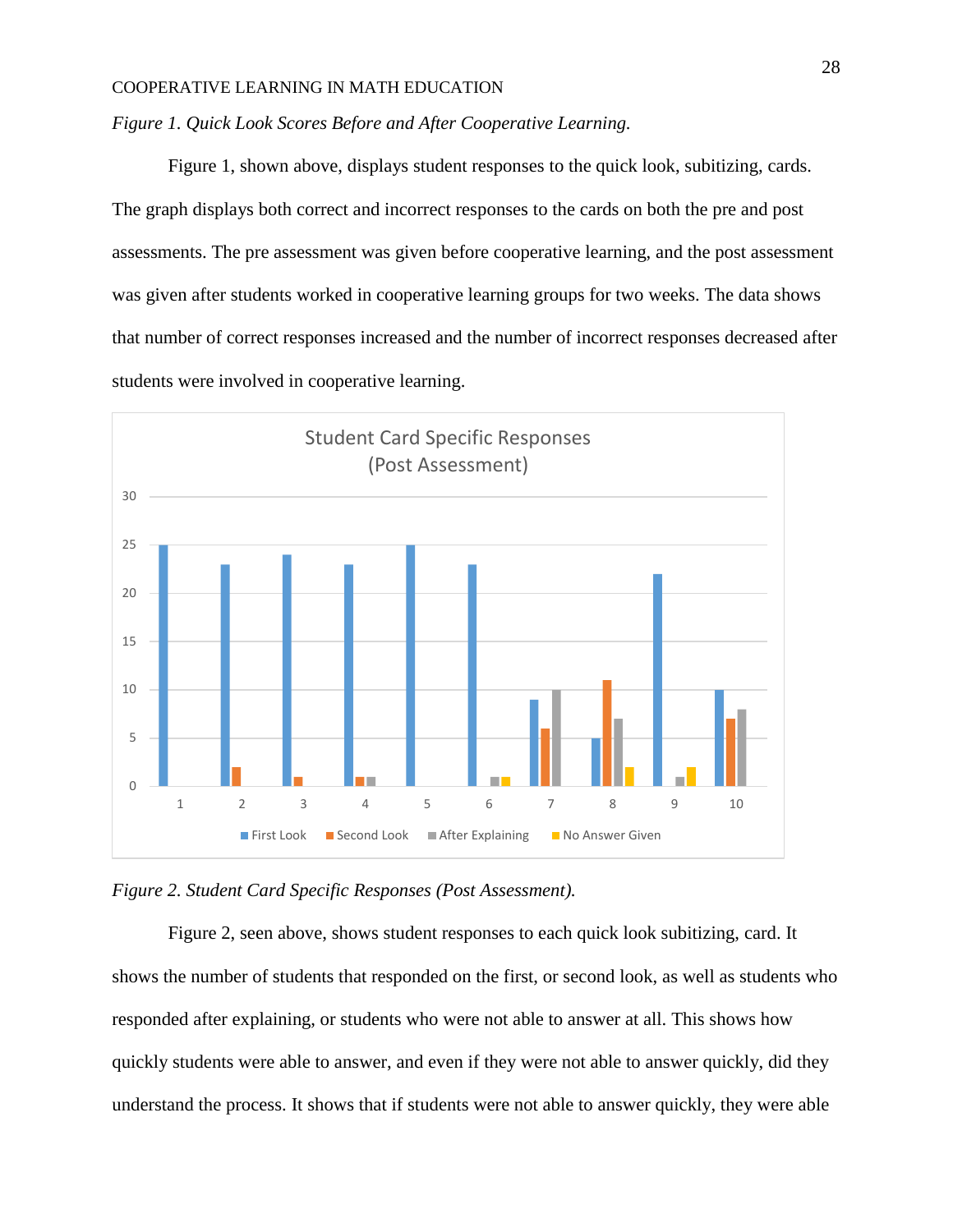to answer a majority of the time after explaining what they saw on the card. Cards seven, eight, and ten were more challenging for students. They were larger numbers. Some students developmentally were not at the point to quickly add what they saw, but they were able to figure out how many by explain what they saw.

#### <span id="page-29-0"></span>**Discussion**

## **Summary of Major Findings**

Upon completing this action research, it was found that students were in fact able to correctly subitize more cards after working in cooperative learning groups for two weeks. Every student was able to subitize more cards correctly after working in cooperative learning groups. It was also found that most students were able to answer the cards quicker than they were before the cooperative learning. During the pre-assessment most students answered during the second look or after the card was down. During the post assessment, a majority of students answered within the first look.

What was even more apparent was the explanations students were able to give on how they subitized the cards. Students were able to use math language to explain the strategies they used to subitize. Even if students were not able to subitize the dots correctly in the 6 seconds, they were able to explain what they saw and how they saw it. Therefore, students understanding of the process of subitizing increased within just two weeks of working in cooperative learning groups.

An increase in confidence and self-esteem was also noticed after students worked in cooperative learning groups. Students did not question their answers and were not as hesitant when responding to the cards. They were also very confident when explaining how they subitized the dots on the card. In their cooperative learning groups, they had a lot of time to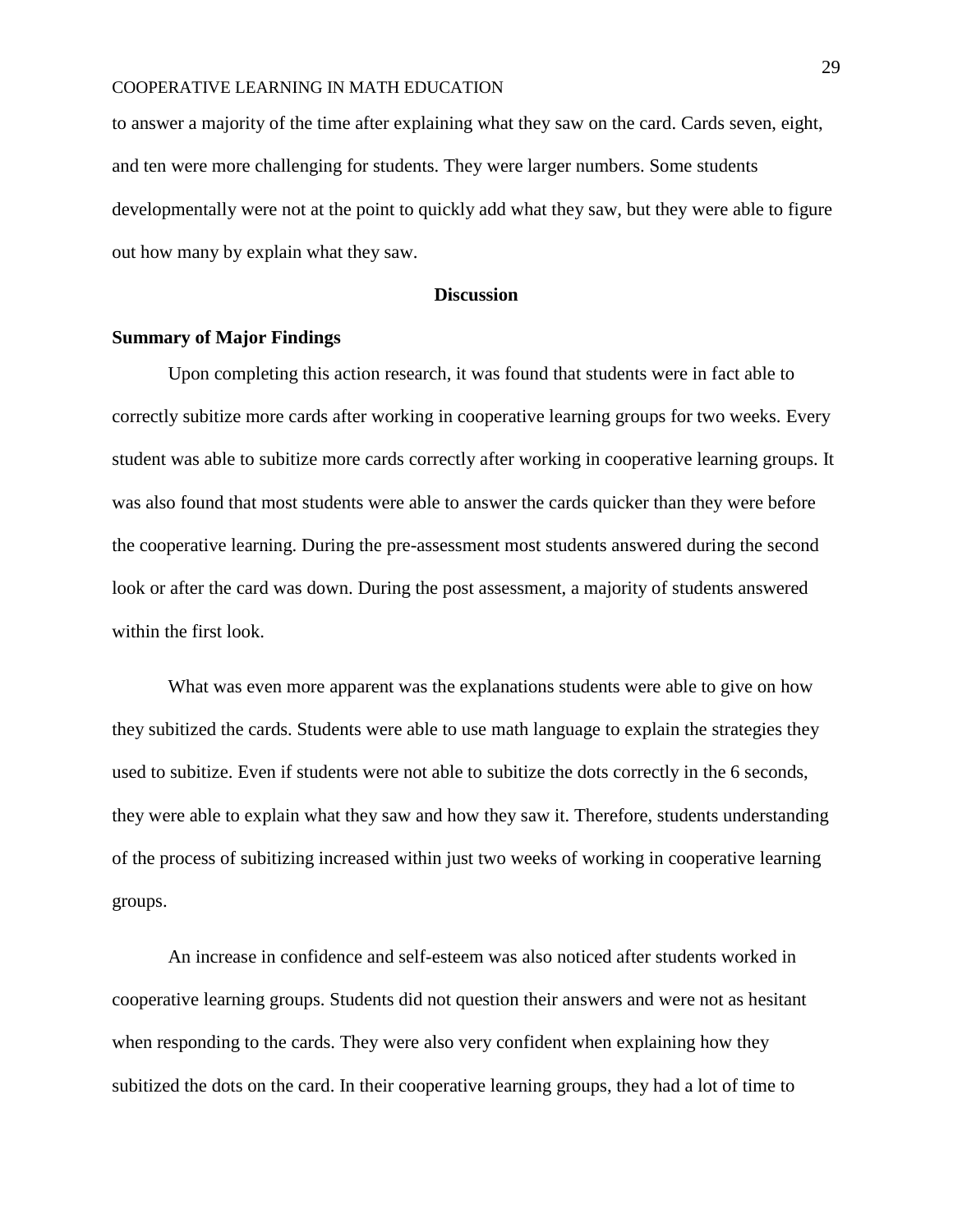discuss their math thinking and how they saw the dots with their partner, which helped them develop confidence when explaining their answer.

#### **Limitations of the Study**

It was found that a major limitation in this study was where students are at developmentally with number sense. Students may have increased their understanding of the process of subitizing after partaking in cooperative learning experiences; however some students lacked the ability to add together what they saw after explaining how they saw it. They were able to explain how to do it, but were not yet able to solve what they needed to solve. If this research was done at the end of Kindergarten, more students may have been successful when solving the subitizing cards.

Another limitation of the study was time. With more time, students would have been able to make even more gains. Although we saw gains in just two weeks, two weeks is a very short amount of time in the classroom. Cooperative learning requires a lot of modeling and pre teaching, especially at such a young age. In order for cooperative learning to be successful, strategies have to be done correctly. Therefore, the teaching and modeling of the strategies is crucial. Teaching and modeling the strategies, as well as giving students plenty of time to work in their groups after learning the strategy, was hard to do in just two weeks. It can often take two weeks or more for Kindergarten students to learn and prefect a new routine. Cooperative learning, when done effectively, takes time to teach and practice the strategies. It can take time for students to fully learn the strategies. Therefore, the two-week time frame was a limitation of this study.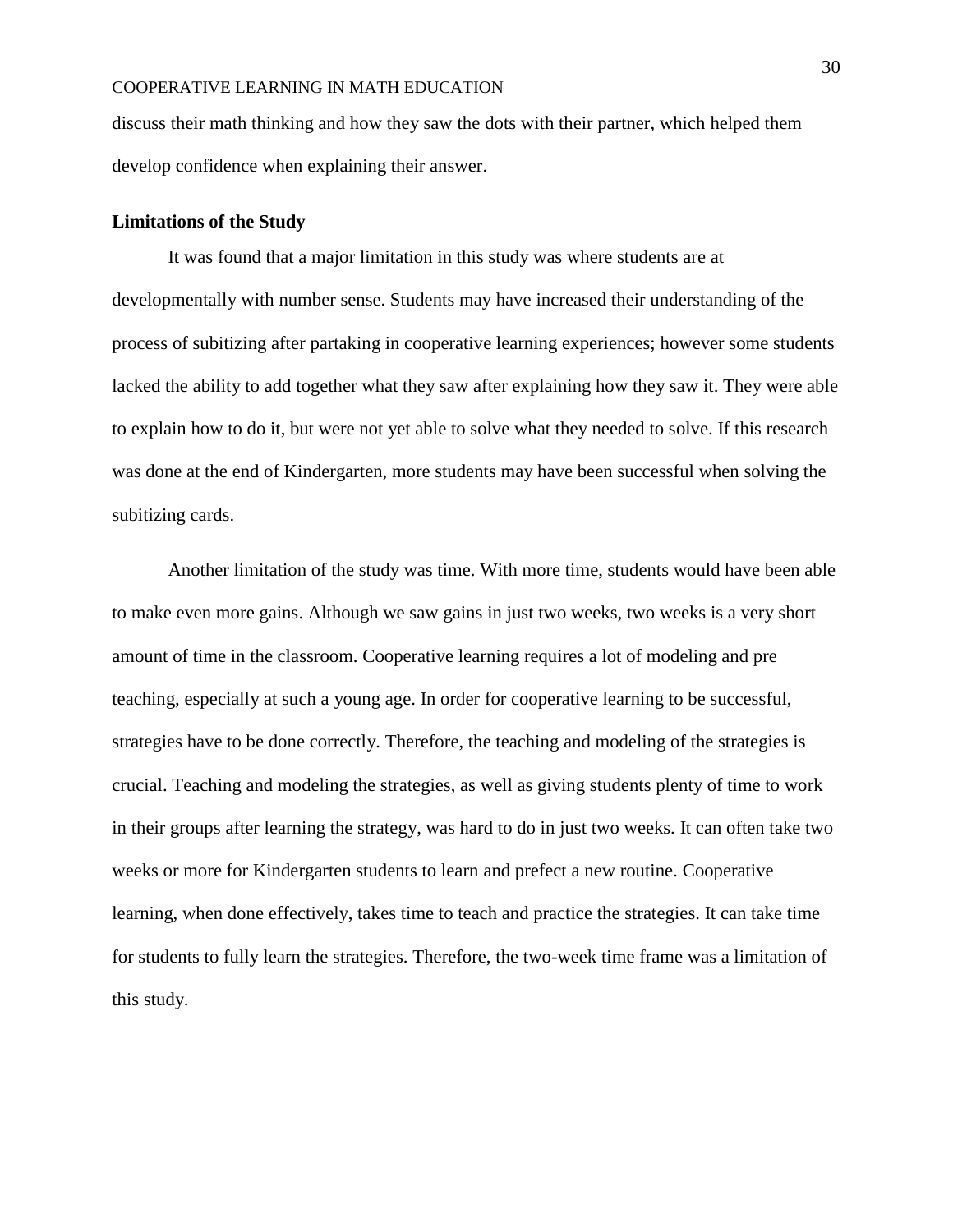#### **Further Study**

Cooperative learning strategies will continue to be used with this Kindergarten class as the school year continues. As students learn more skills in the content area of math, cooperative learning strategies will be used to practice various skills. This action research in ongoing. With each skill that students learn, student achievement will be assessed. Students will be assessed before strategies are used, as well as after strategies are used. This will continue to determine if the strategies be used are effective in improving student achievement. The same strategies used in this research will continue to be used, and new strategies will be introduced as well. With data continuing to be collected on cooperative learning strategies, it will then be able to be compared with data from other Kindergarten classes working on the same skills, but are using cooperative learning strategies.

## **Conclusion**

Based on the results from the action research that took place, cooperative learning does in fact improve student achievement in the content area of math. As shown in the graphs above, every student in the class made an improvement in the skill of subitizing after partaking in cooperative learning. Therefore, cooperative learning had a positive effect on student achievement in the content area of math in a Kindergarten classroom. As a whole, using cooperative learning strategies improved student achievement.

It was found that if students were not able to respond to the quick look due to where they are at developmentally in math, they were still able to explain their math thinking. This is due to the discussions they were able to have with their cooperative learning groups. A majority of students were then able to respond to the quick look card after explaining their thinking. Knowing how to explain their thinking and being able to share their thinking with others helped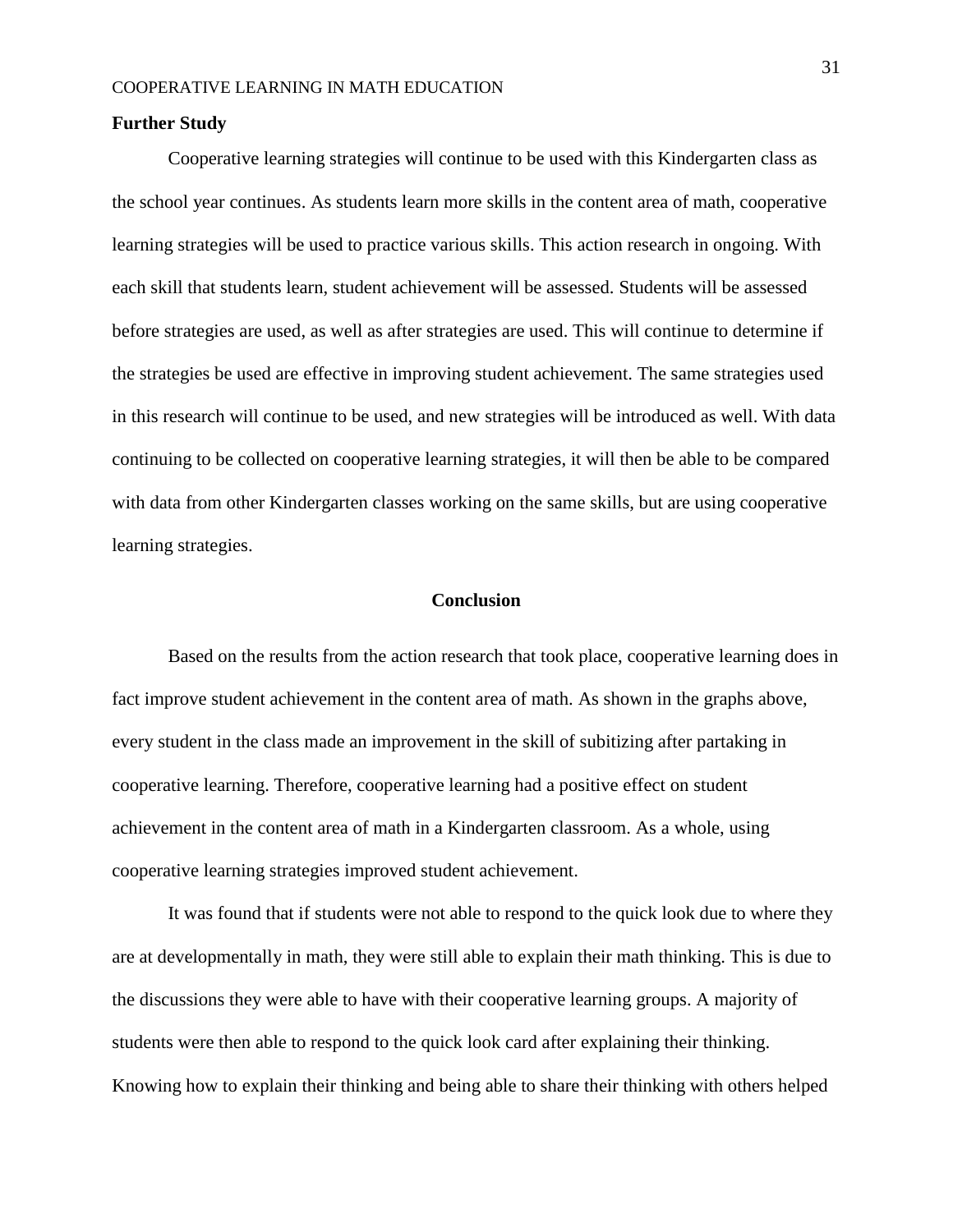students take their learning to another level. Students learned from each other and were able to think in ways they would not usually think. This process helps students persevere and in turn solve problems by explaining their thinking. When you are able to explain your thinking, you have taken your learning even further. The underlying assumption here is that if a student understands something, she can explain it—and that deficient explanation signals deficient understanding (Garelick, 2015). When students are able to explain their thinking, it shows their understanding of the content.

<span id="page-32-0"></span>Cooperative learning improved student achievement in the content area of math, helped students be able to explain their mathematical thinking, improve student confidence, as well as build positive social skills between students. Therefore, cooperative learning did not only benefit students academically. When cooperative learning in done effectively, it can positively impact students in multiple ways.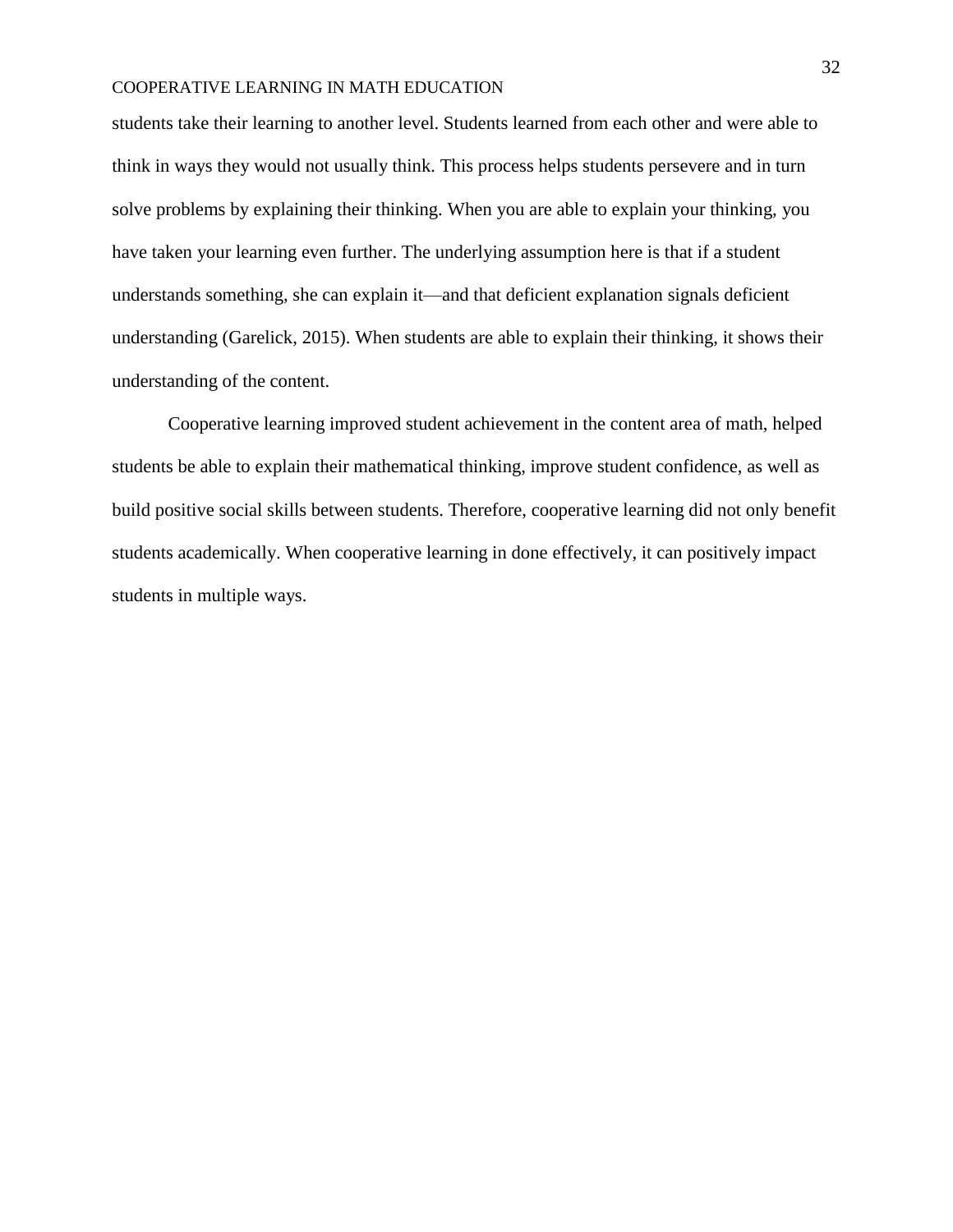#### **References**

- Artzt, A. (1999). Cooperative learning in mathematics teacher education. *Mathematics Teacher*, *92*(1), 11-17.
- Capar, G., & Tarim, K. (2015). Efficacy of the cooperative learning method on mathematics achievement and attitude: A meta-analysis research. *Educational Sciences: Theory and Practice, 15*(2), 553-559.
- Emmer, E., & Gerwels, M. (2002). Cooperative learning in elementary classrooms: Teaching practices and lesson characteristics. *The Elementary School Journal, 103*(1), 75-91.
- Erwin, J. C. (2004). *Classroom of Choice: Giving Students What They Need and Getting What You Want*. Alexandria, Virginia: Association for Supervision and Curriculum Development.
- Fisher, D., & Frey, N. (2014). Better Learning through Structured Teaching: A Framework for the Gradual Release of Responsibility, 2nd Edition (2nd ed.). Alexandria, Virginia: Association for Supervision and Curriculum Development.
- Garelick, B., & Beals, K. (2015, May 12). Math Problems: Knowing, Doing, and Explaining Your Answer. Retrieved from https://www.educationnews.org/k-12-schools/mathproblems-knowing-doing-and-explaining-your-answer/.
- Gregory, G. (2016). *Teacher as activator of learning*, 99-121. Thousand Oaks, CA: SAGE Publications. (2016).
- Hunter, W., Maheady, L., Jasper, A., Williamson, R., Murley, R., & Stratton, E. (2015). Numbered heads together as a tier 1 instructional strategy in multitiered systems of support. *Education and Treatment of Children, 38*(3), 345-362.
- Igel, C., & Urquhart, V. (2012). Generation Z, meet cooperative learning. *Middle School Journal, 43*(4), 16-21.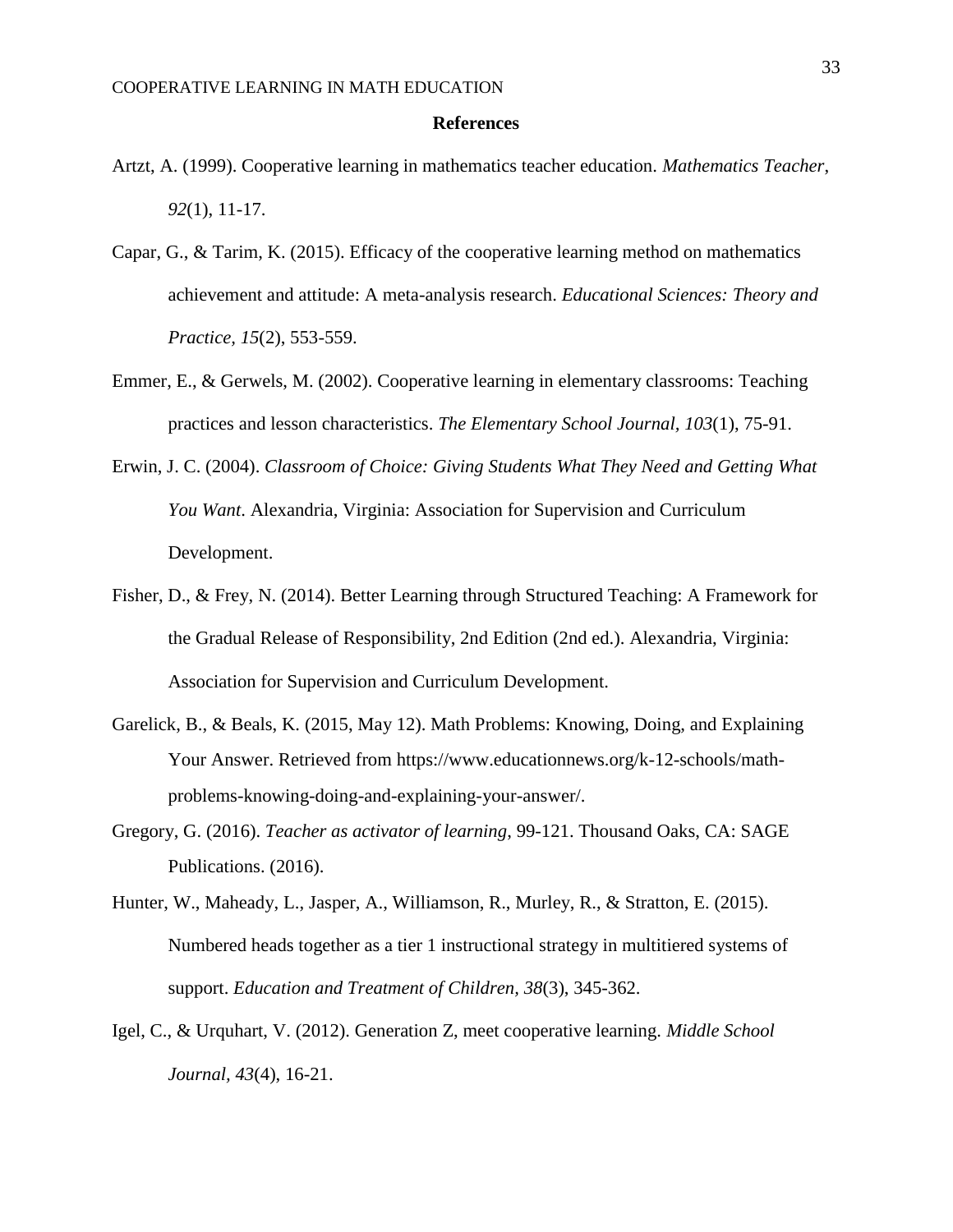- Johnson, D., & Johnson, R. (1999). Making cooperative learning work. *Theory into Practice, 38*(2), 67-73.
- Johnson, D. W., & Johnson, R. T. (n.d.). What is Cooperative Learning? Retrieved from http://www.co-operation.org/what-is-cooperative-learning/.
- Jones, T., & Sterling, D. R. (2011, November). Cooperative earning in an inclusive science classroom. *Science Scope, 35*(3), 24.
- Rubel, L. (2006). M&M's, rhinos, cockroaches, and cooperative learning in mathematics classrooms. *Mathematics Teacher, 100*(2), 152-156.
- Slavin, R. (1988). Cooperative learning and student achievement. *Educational Leadership*, *46*(2), 31.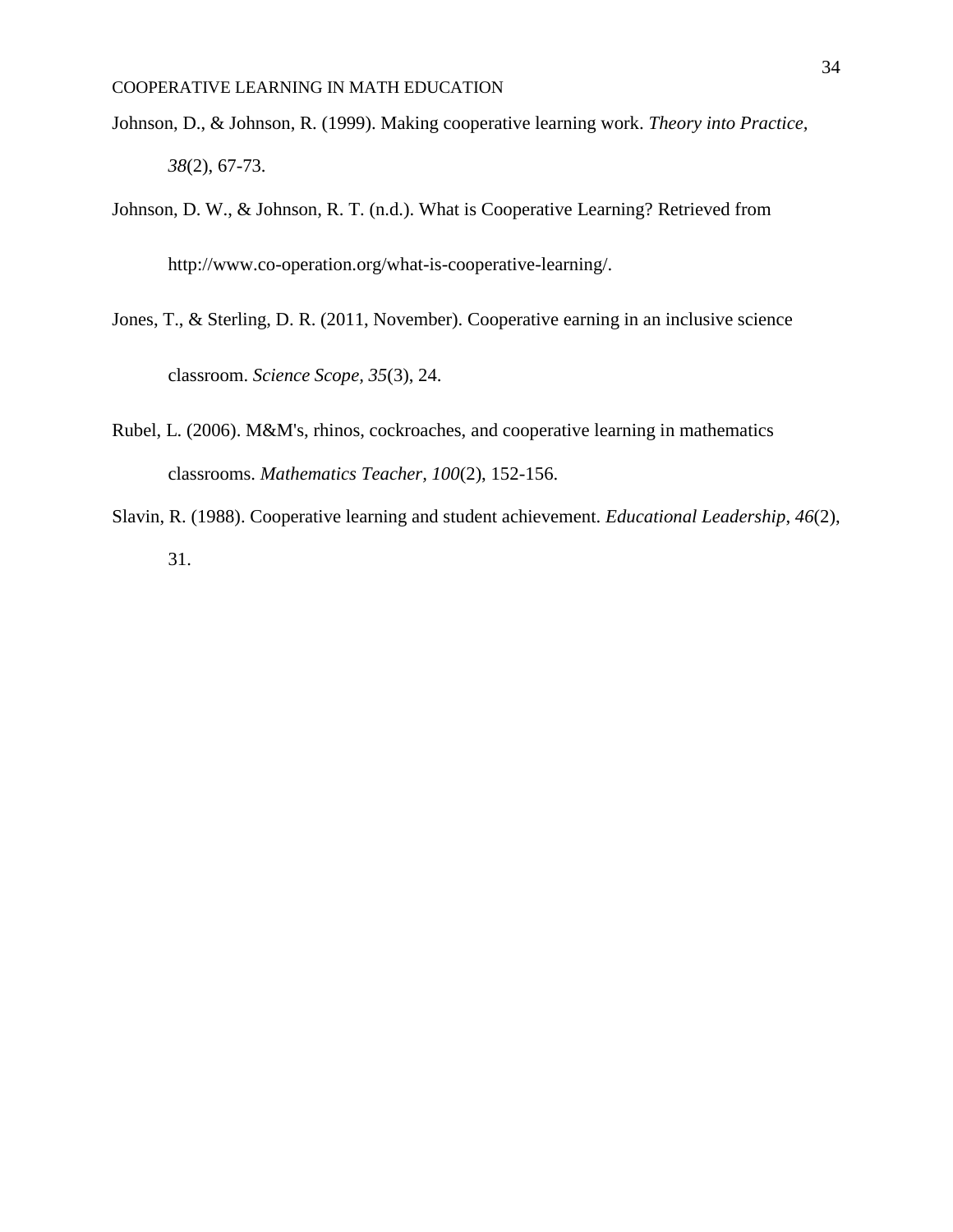

**Appendix A**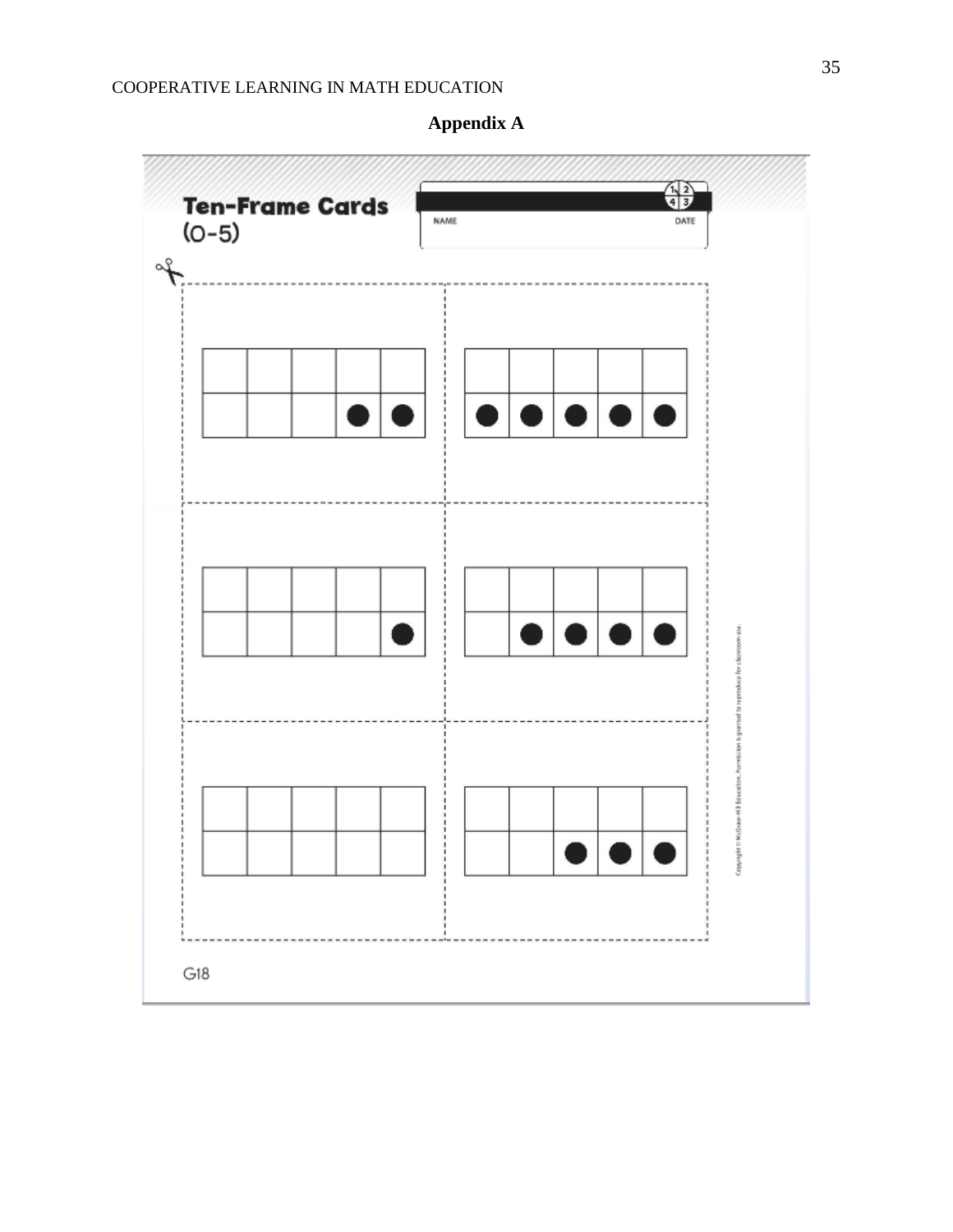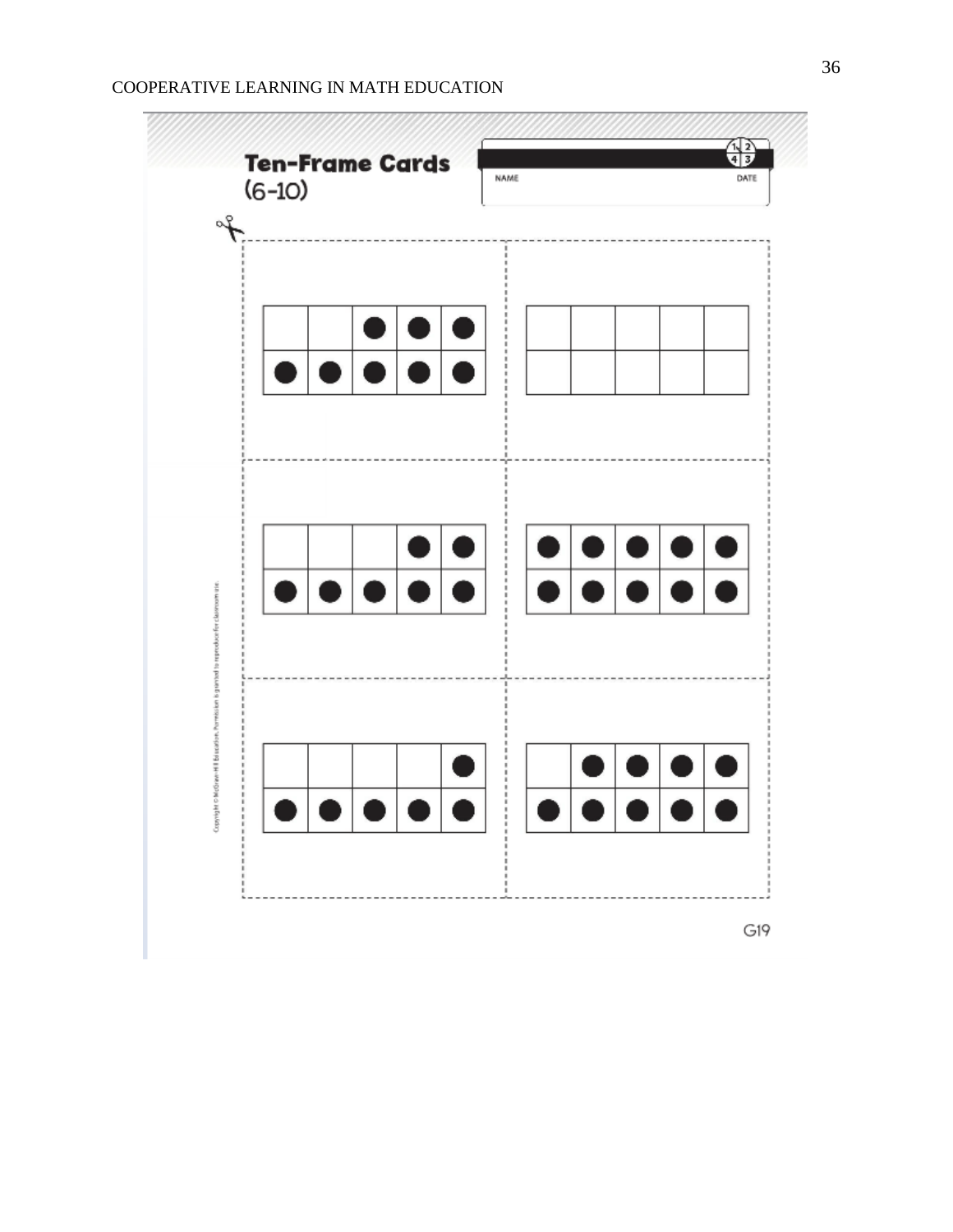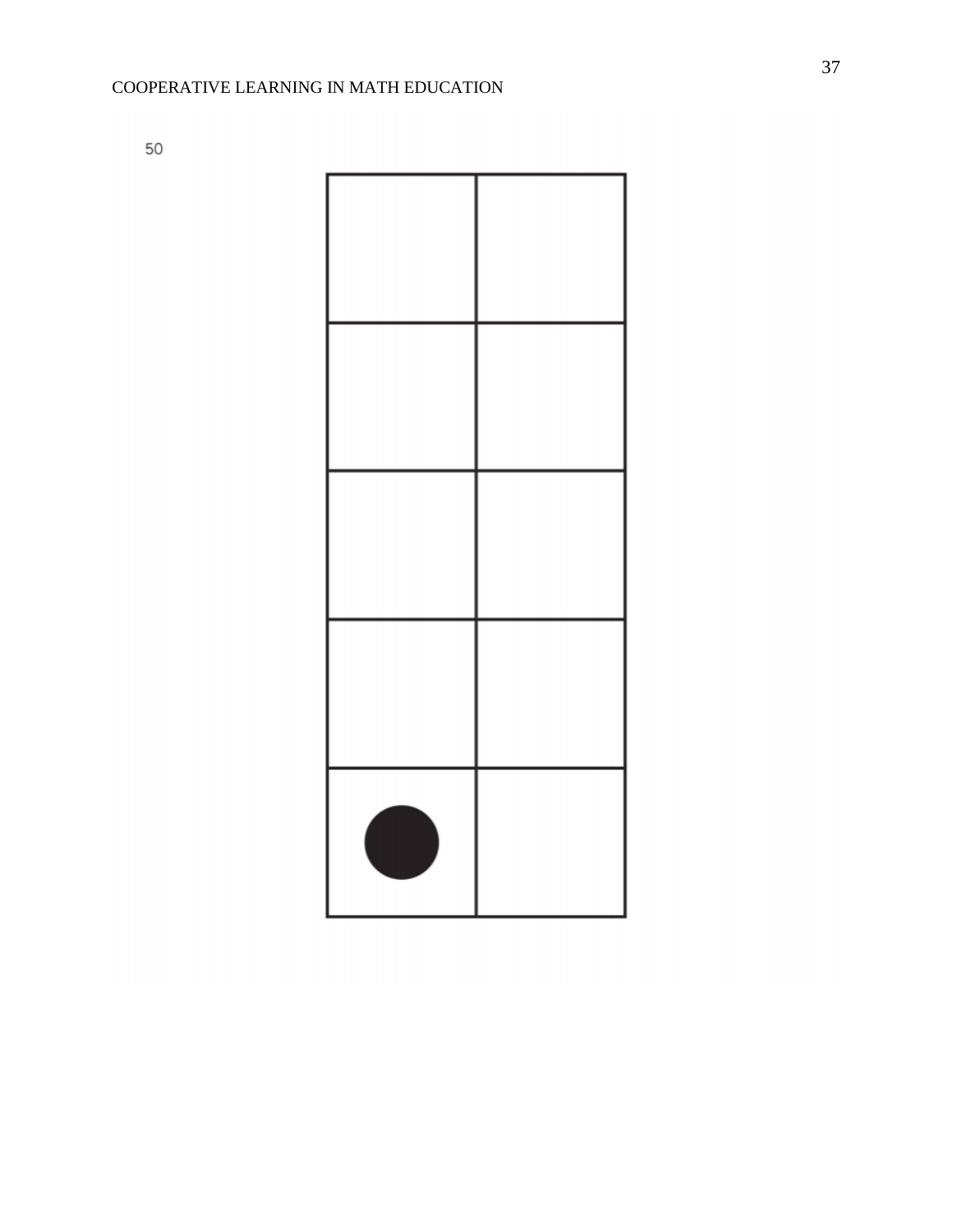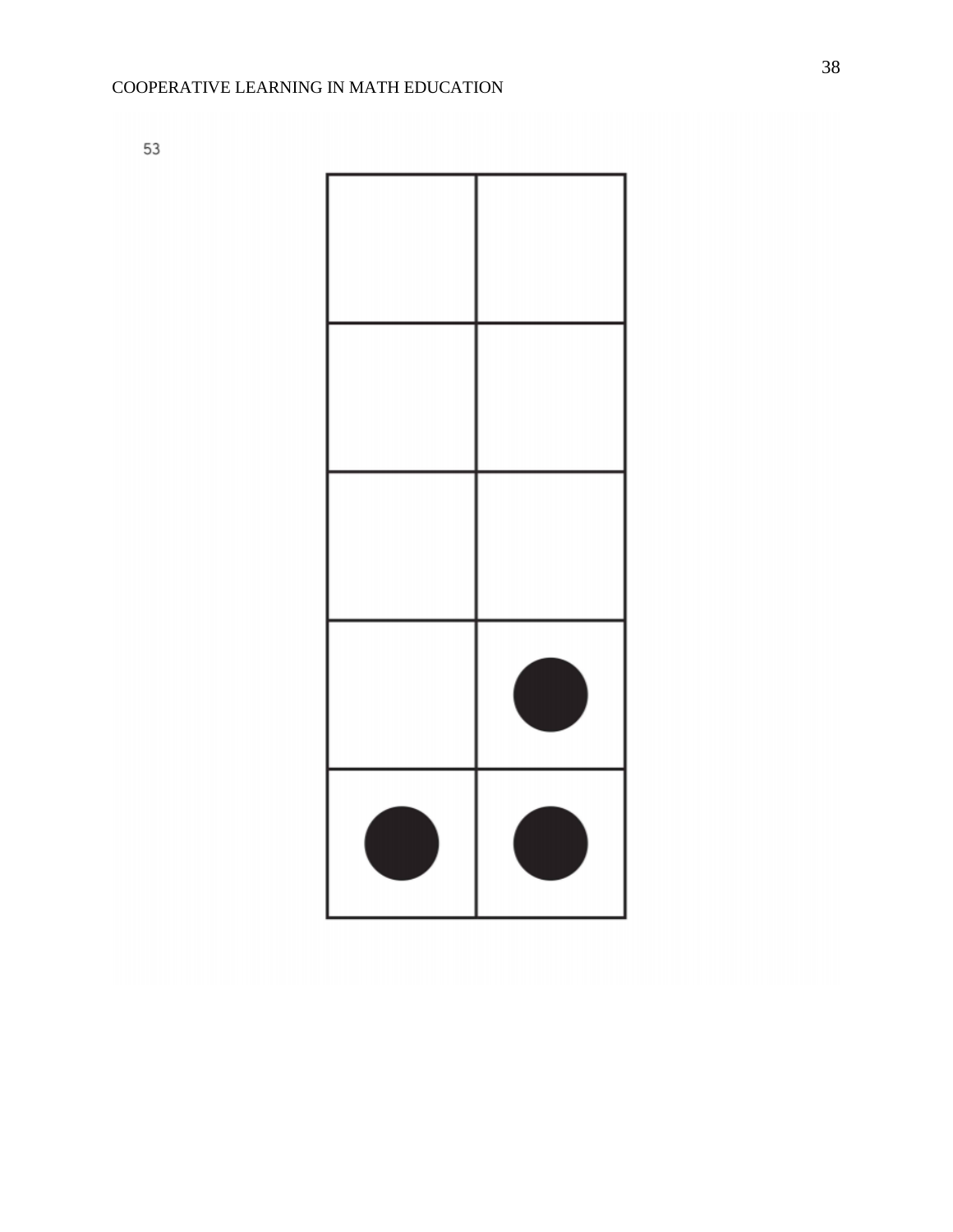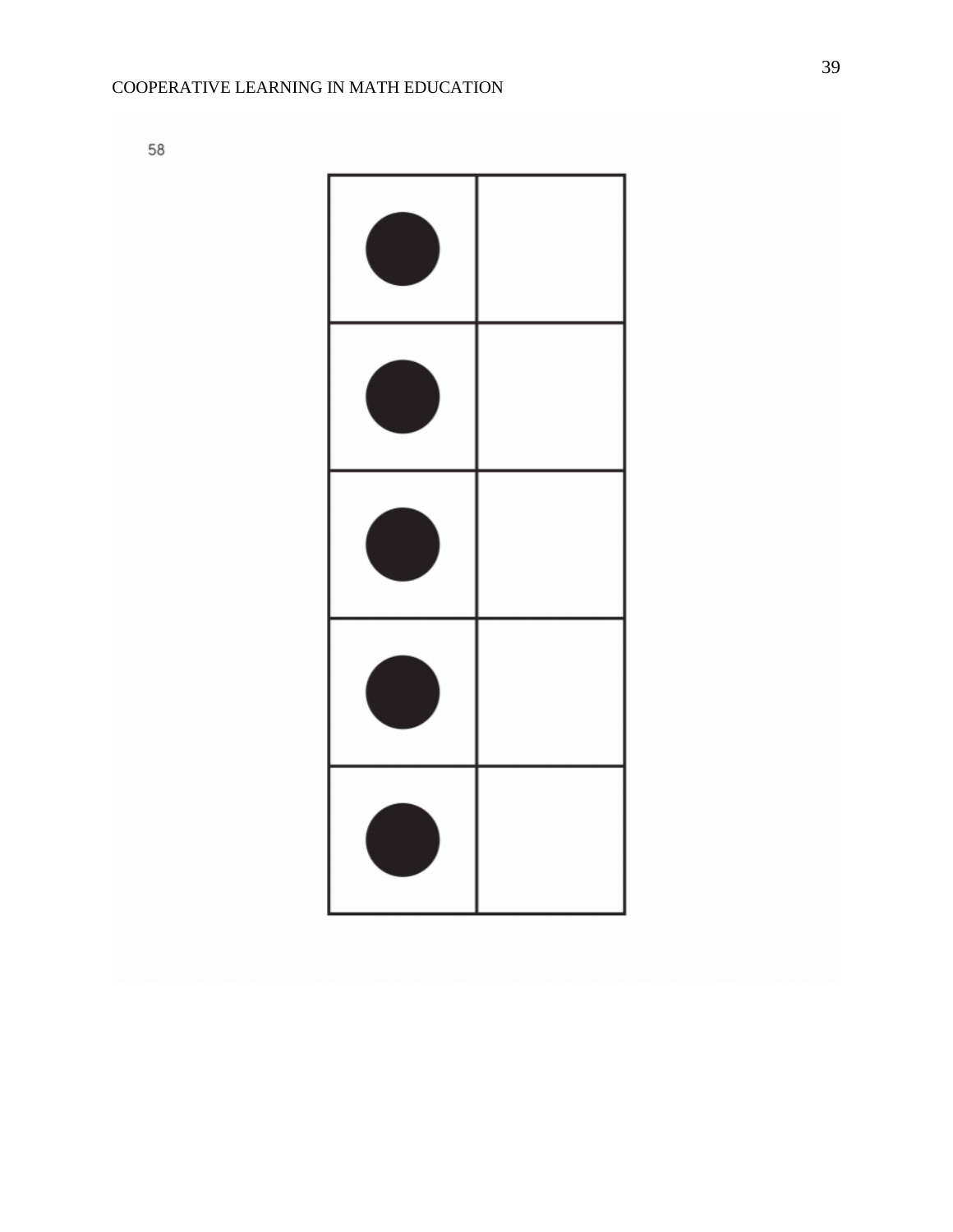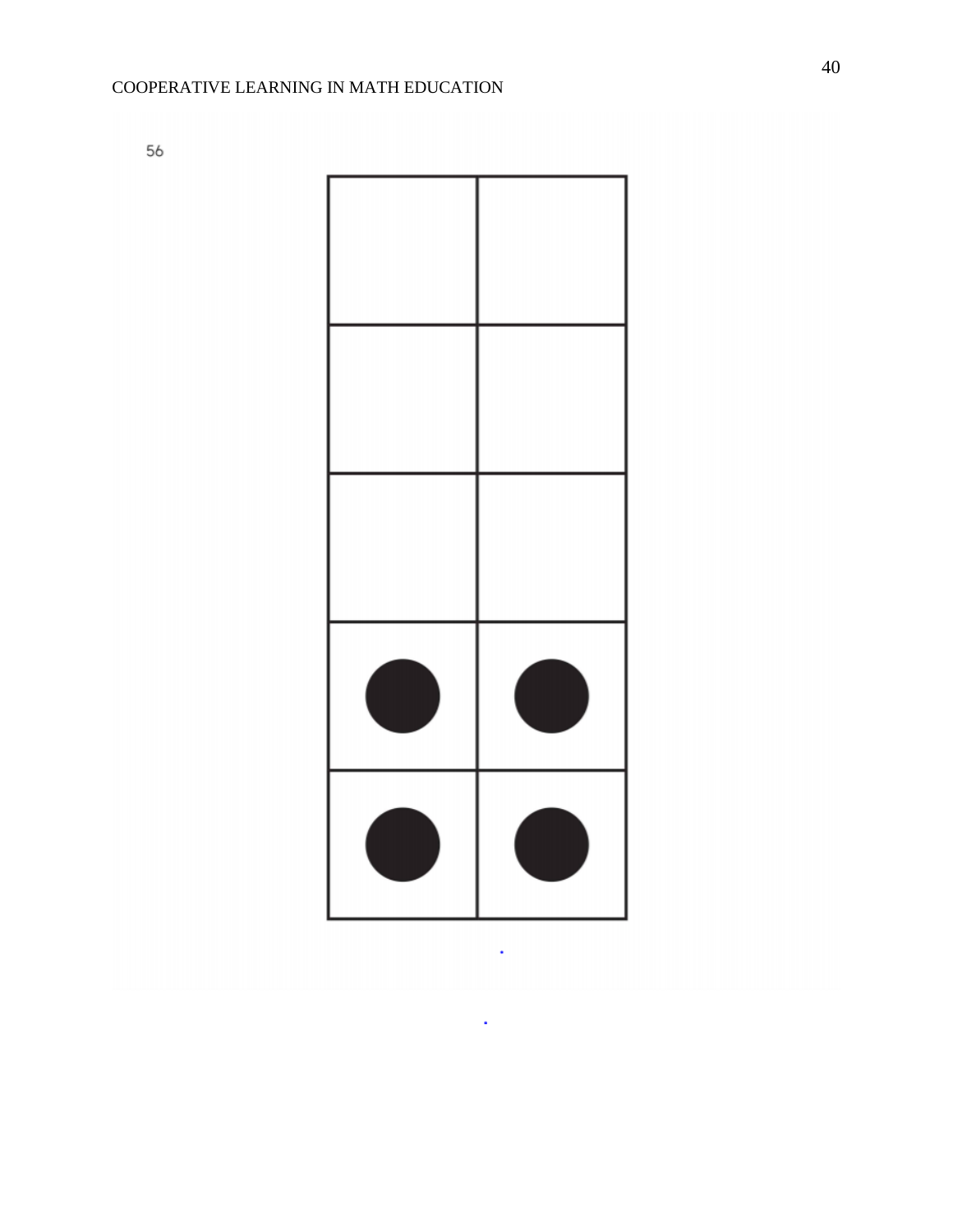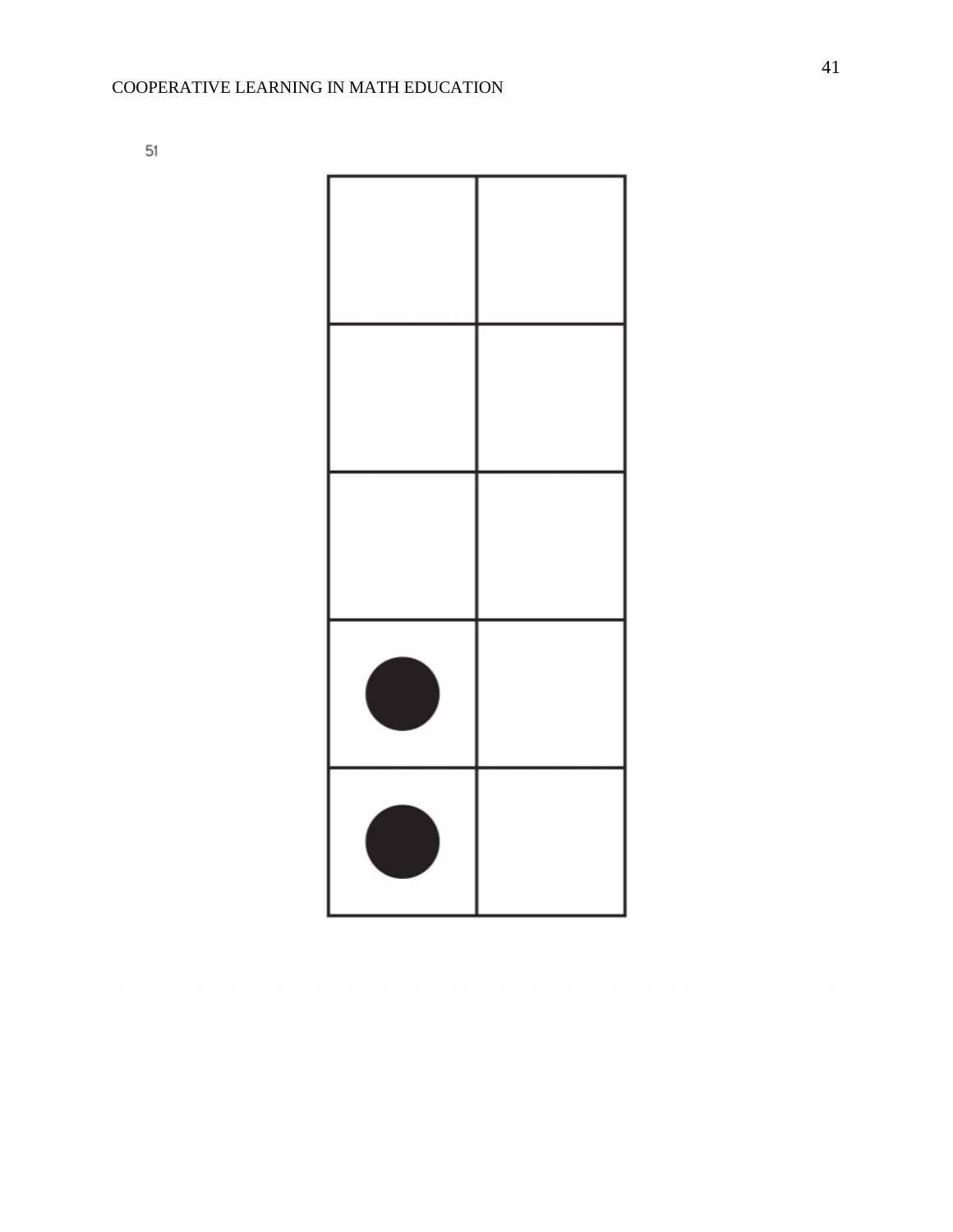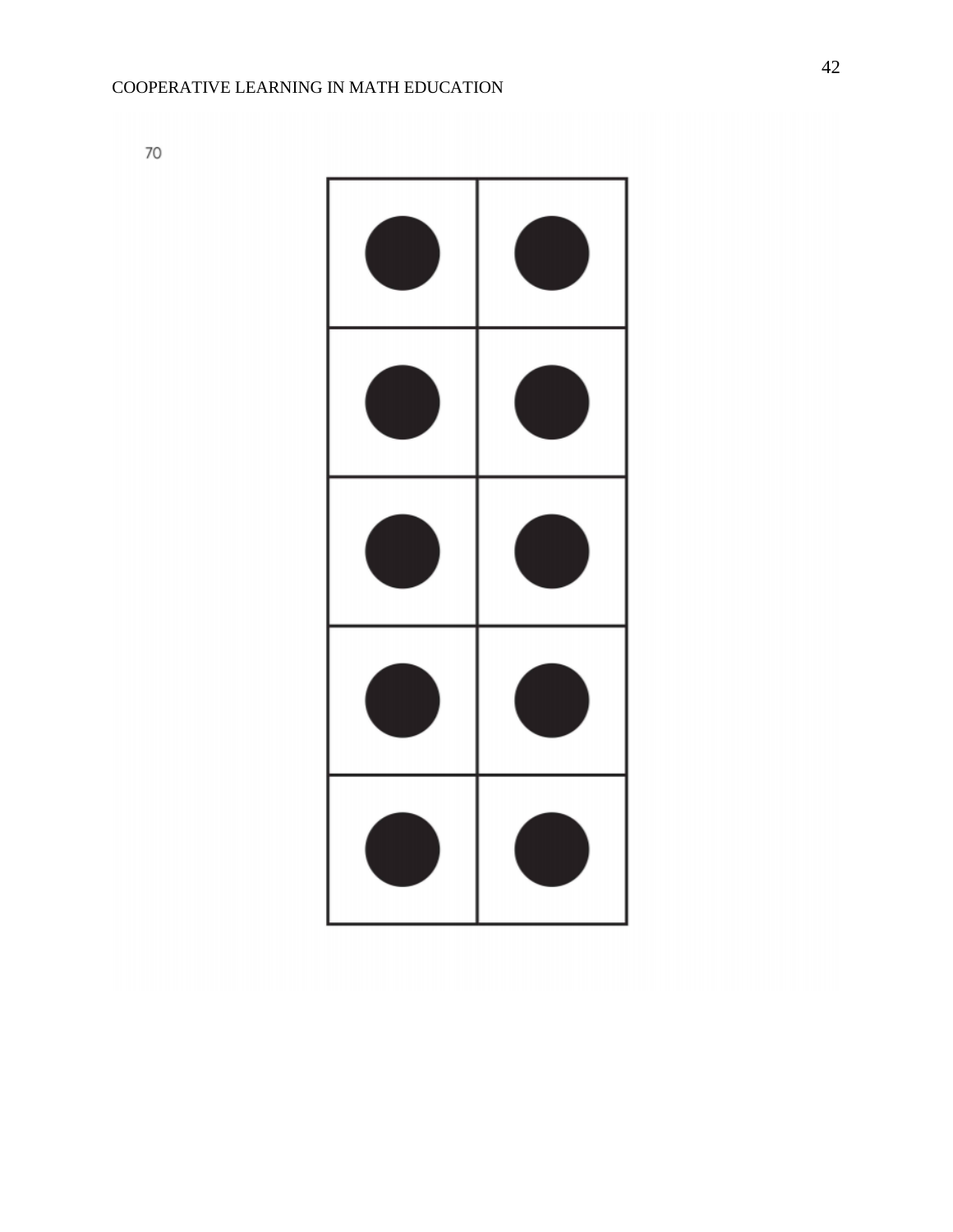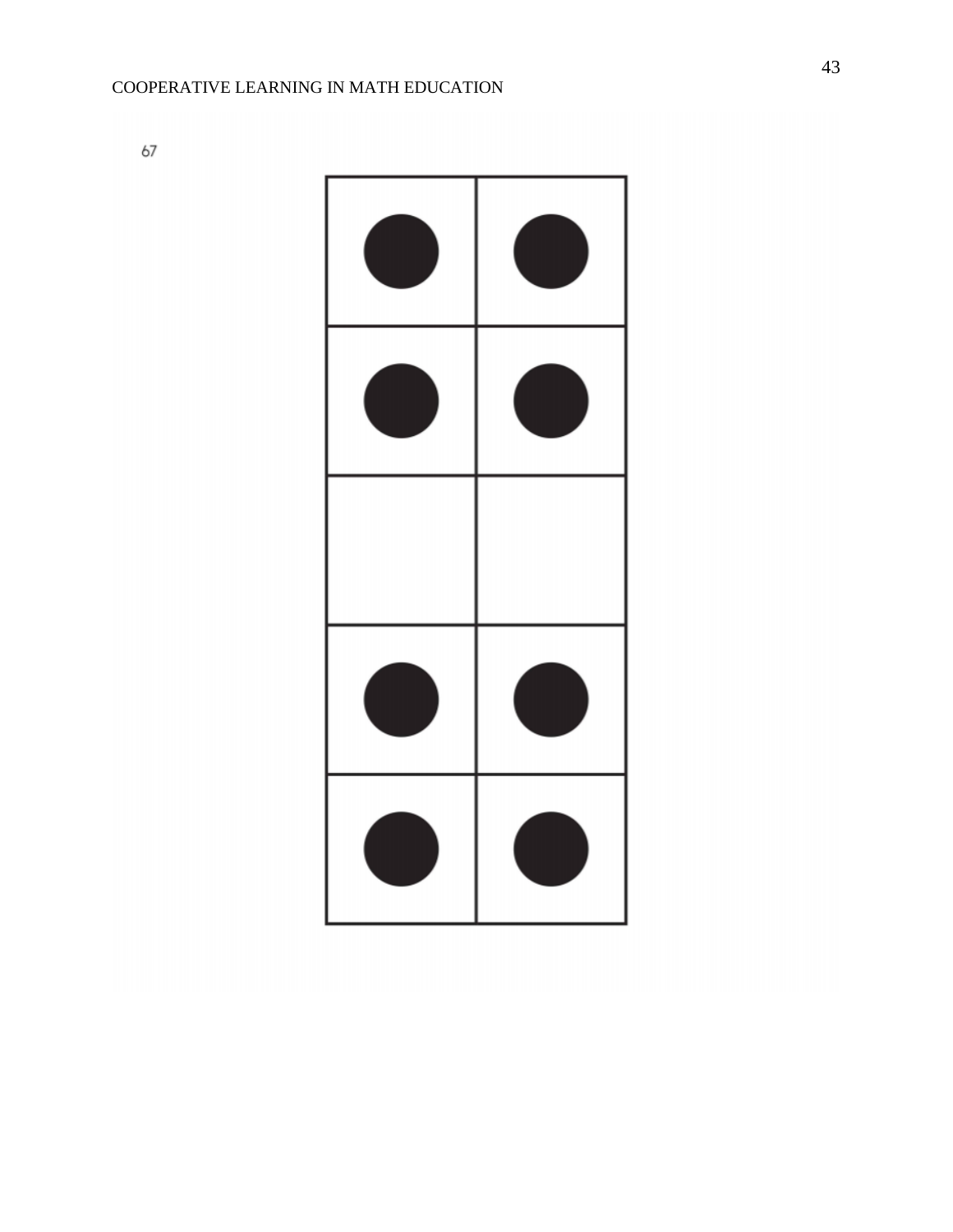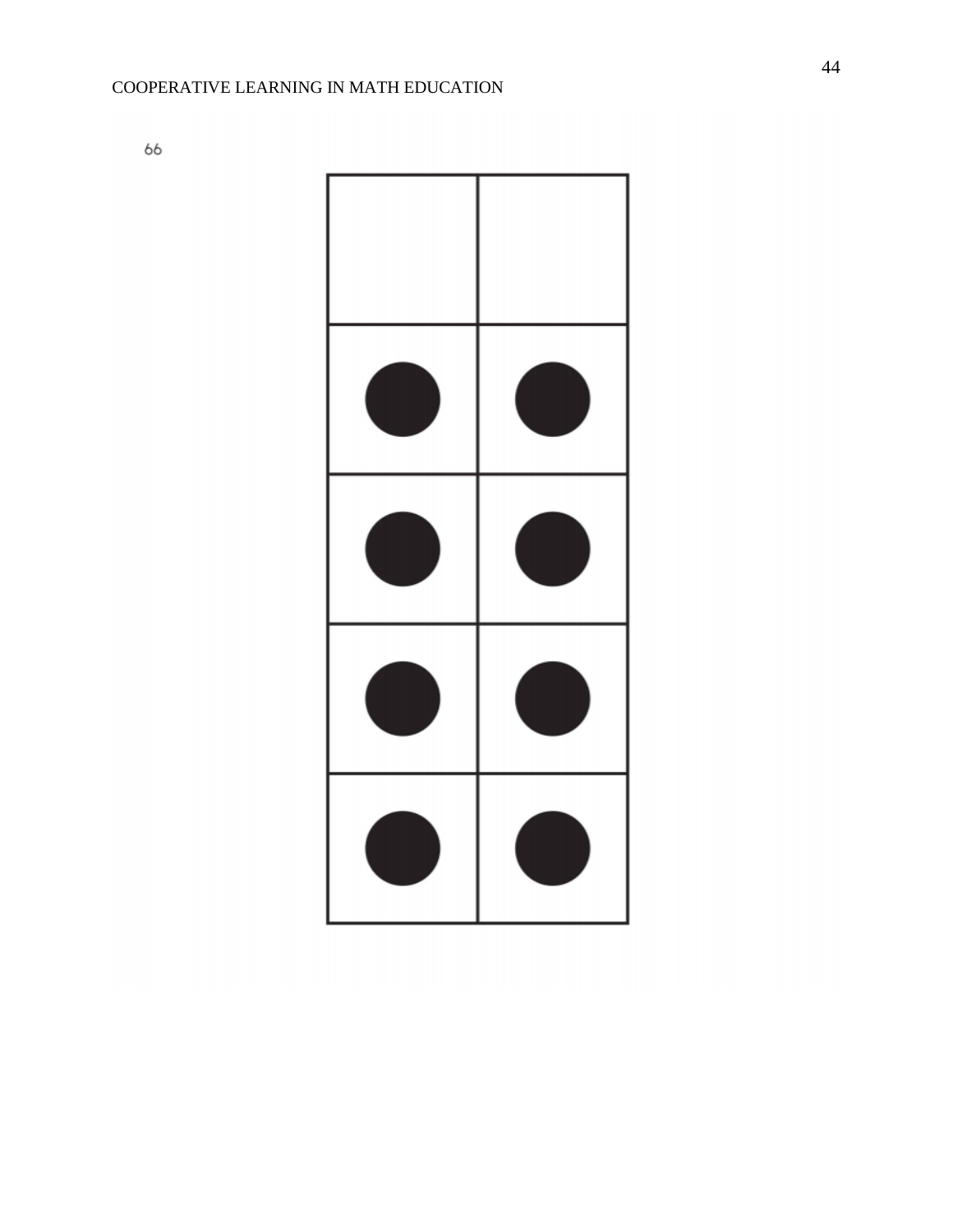